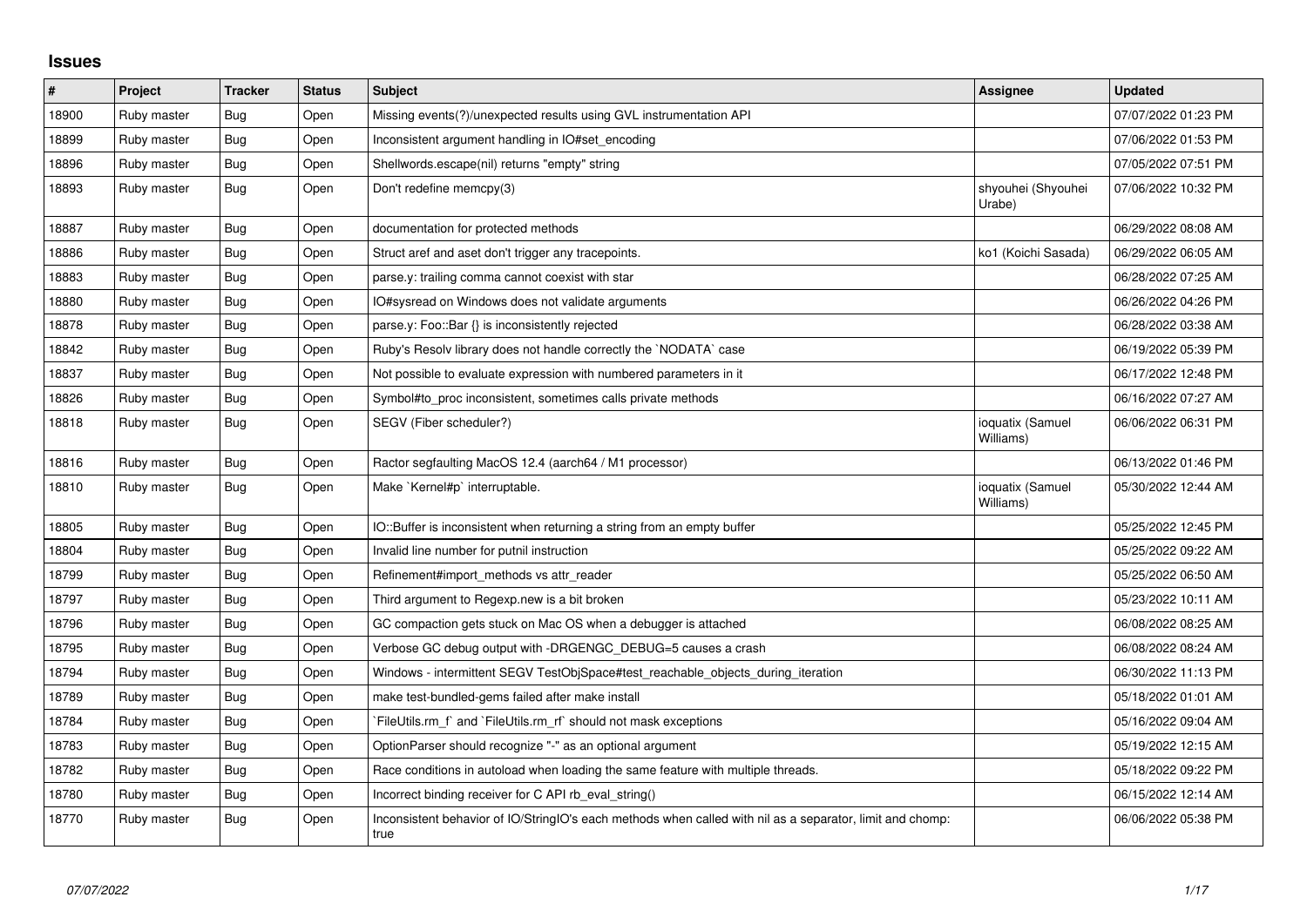| $\vert$ # | Project     | <b>Tracker</b> | <b>Status</b> | Subject                                                                                                             | <b>Assignee</b>               | <b>Updated</b>      |
|-----------|-------------|----------------|---------------|---------------------------------------------------------------------------------------------------------------------|-------------------------------|---------------------|
| 18768     | Ruby master | Bug            | Open          | Inconsistent behavior of IO, StringIO and String each_line methods when return paragraph and chomp: true<br>passed  |                               | 06/10/2022 03:46 PM |
| 18767     | Ruby master | Bug            | Open          | IO.foreach hangs up when passes limit=0                                                                             |                               | 06/18/2022 02:56 AM |
| 18764     | Ruby master | Bug            | Open          | Build Error when Using msys2-mingw64 and Ruby 3.2                                                                   |                               | 05/10/2022 06:48 AM |
| 18763     | Ruby master | Bug            | Open          | The configure option "--with-openssl-dir" has lower precedence than pkg-config                                      |                               | 05/11/2022 11:39 AM |
| 18760     | Ruby master | Bug            | Open          | Ractors vs "skynet" microbenchmark                                                                                  |                               | 05/02/2022 11:36 PM |
| 18759     | Ruby master | <b>Bug</b>     | Open          | snapshot-ruby_2_7: test failure on macos-12                                                                         |                               | 04/28/2022 12:18 AM |
| 18758     | Ruby master | <b>Bug</b>     | Open          | Ruby fails to build on M1 Mac when x86 Homebrew is installed                                                        |                               | 04/28/2022 03:19 PM |
| 18751     | Ruby master | Bug            | Open          | Regression on master for Method#== when comparing public with private method                                        |                               | 05/18/2022 01:27 AM |
| 18743     | Ruby master | Bug            | Open          | Enumerator#next / peek re-use each others stacktraces                                                               |                               | 04/19/2022 02:42 PM |
| 18740     | Ruby master | Bug            | Open          | Use of rightward assignment changes line number needed for line-targeted TracePoint                                 |                               | 04/27/2022 09:56 AM |
| 18738     | Ruby master | <b>Bug</b>     | Open          | IRB can't recognize heredoc after words                                                                             |                               | 04/18/2022 12:00 AM |
| 18737     | Ruby master | <b>Bug</b>     | Open          | Windows 'require' is case independent                                                                               |                               | 04/22/2022 06:18 PM |
| 18733     | Ruby master | <b>Bug</b>     | Open          | Ruby GC problems cause performance issue with Ractor                                                                |                               | 04/15/2022 09:13 AM |
| 18731     | Ruby master | Bug            | Open          | Parallel test-all sometimes does not run at all some tests                                                          |                               | 04/23/2022 12:58 PM |
| 18686     | Ruby master | Bug            | Open          | Regexp supporting unexpected age properties in Ruby < 3.2                                                           |                               | 04/08/2022 06:52 PM |
| 18678     | Ruby master | <b>Bug</b>     | Open          | Crash on Mac - vm_call0_cfunc_with_frame                                                                            |                               | 05/26/2022 05:40 PM |
| 18674     | Ruby master | <b>Bug</b>     | Open          | Build failure 'make up' with WSL2                                                                                   |                               | 04/01/2022 08:51 AM |
| 18666     | Ruby master | <b>Bug</b>     | Open          | No rule to make target 'yaml/yaml.h', needed by 'api.o'                                                             | hsbt (Hiroshi<br>SHIBATA)     | 03/29/2022 11:17 AM |
| 18661     | Ruby master | <b>Bug</b>     | Open          | Net::HTTP behavior changed between 2.6 and 3.1 on windows.                                                          |                               | 03/25/2022 01:57 PM |
| 18658     | Ruby master | Bug            | Open          | Need openssl 3 support for Ubuntu 22.04 (Ruby 2.7.x and 3.0.x)                                                      | rhenium (Kazuki<br>Yamaguchi) | 05/30/2022 08:06 PM |
| 18657     | Ruby master | Bug            | Open          | IRB raises exception when stdout is a pipe                                                                          |                               | 06/08/2022 03:34 PM |
| 18651     | Ruby master | <b>Bug</b>     | Open          | oob access in CP51932 -> CP50220 transcoder                                                                         | akr (Akira Tanaka)            | 03/23/2022 01:17 PM |
| 18623     | Ruby master | <b>Bug</b>     | Open          | `make runnable` does not work                                                                                       | nobu (Nobuyoshi<br>Nakada)    | 03/16/2022 01:28 AM |
| 18622     | Ruby master | <b>Bug</b>     | Open          | const_get still looks in Object, while lexical constant lookup no longer does                                       |                               | 04/22/2022 11:26 AM |
| 18616     | Ruby master | <b>Bug</b>     | Open          | Error with clang(1) on MacOS due to _declspec()                                                                     |                               | 03/09/2022 10:50 AM |
| 18614     | Ruby master | <b>Bug</b>     | Open          | Error (busy loop) in<br>TestGemCommandsSetupCommand#test_destdir_flag_does_not_try_to_write_to_the_default_gem_home | hsbt (Hiroshi<br>SHIBATA)     | 03/17/2022 01:03 AM |
| 18608     | Ruby master | <b>Bug</b>     | Open          | 'require': cannot load such file -- ripper (LoadError) after 'make distclean'                                       |                               | 05/27/2022 04:10 AM |
| 18605     | Ruby master | <b>Bug</b>     | Open          | Fails to run on (newer) 32bit Windows with ucrt                                                                     |                               | 04/01/2022 07:52 AM |
| 18601     | Ruby master | <b>Bug</b>     | Open          | Invalid byte sequences in Big5 encodings                                                                            | duerst (Martin Dürst)         | 02/23/2022 07:59 AM |
| 18580     | Ruby master | Bug            | Open          | Range#include? inconsistency for beginless String ranges                                                            |                               | 03/09/2022 10:22 PM |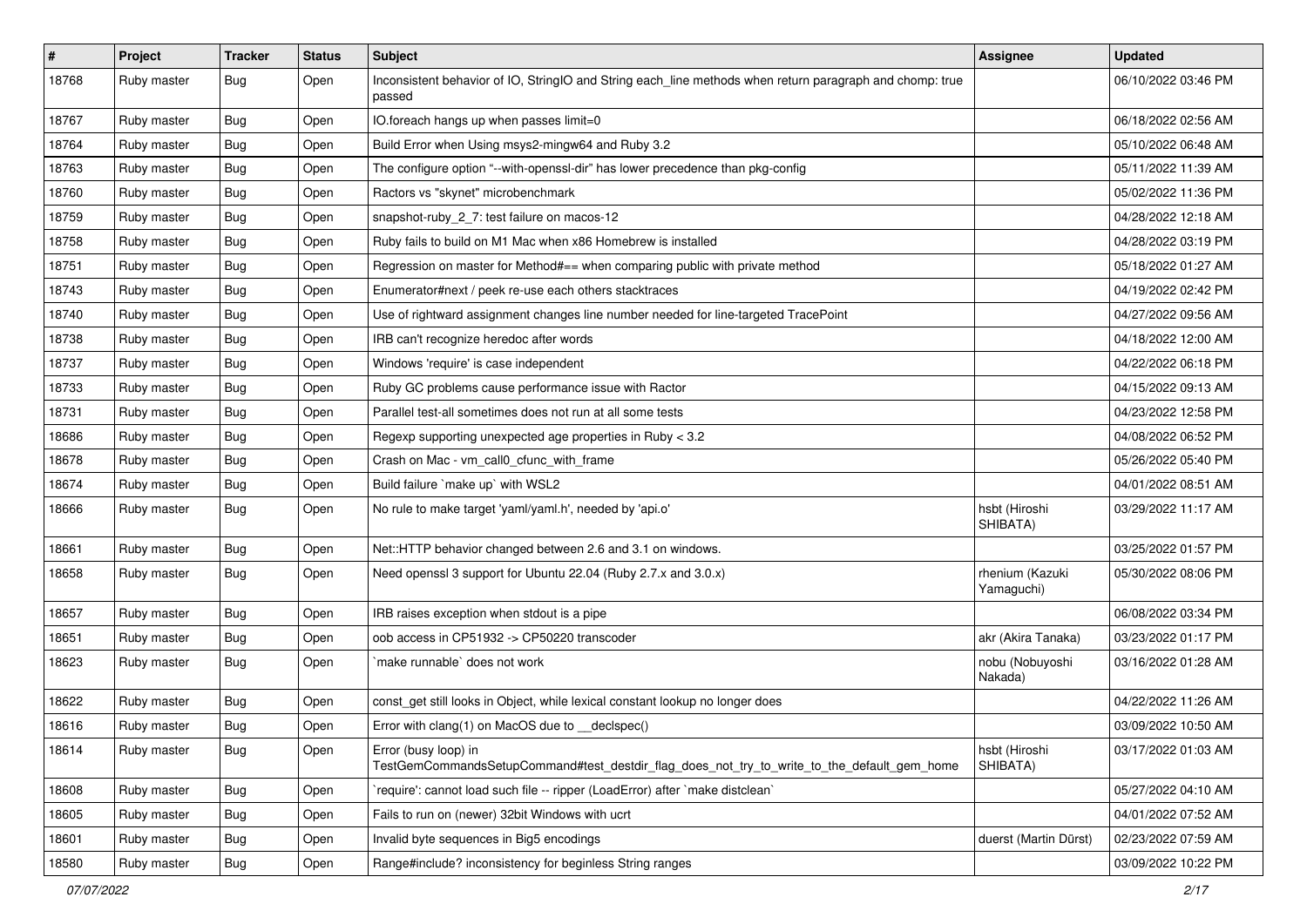| $\#$  | Project     | <b>Tracker</b> | <b>Status</b> | <b>Subject</b>                                                                                              | <b>Assignee</b>              | <b>Updated</b>      |
|-------|-------------|----------------|---------------|-------------------------------------------------------------------------------------------------------------|------------------------------|---------------------|
| 18567 | Ruby master | Bug            | Open          | Depending on default gems in stdlib gems when not needed considered harmful                                 | hsbt (Hiroshi<br>SHIBATA)    | 04/21/2022 04:45 PM |
| 18553 | Ruby master | Bug            | Open          | Memory leak on compiling method call with kwargs                                                            | ko1 (Koichi Sasada)          | 03/23/2022 09:34 PM |
| 18518 | Ruby master | Bug            | Open          | NoMemoryError + [FATAL] failed to allocate memory for twice 1 << large                                      |                              | 01/28/2022 01:40 PM |
| 18510 | Ruby master | Bug            | Open          | Unexpected waiting for console when starting ruby on windows                                                |                              | 01/23/2022 02:53 PM |
| 18507 | Ruby master | <b>Bug</b>     | Open          | Incorrect target_os detection in configure script                                                           |                              | 01/25/2022 08:57 AM |
| 18506 | Ruby master | Bug            | Open          | make and make install rebuild items every time unnecessarily - sometimes causing races in parallel installs |                              | 01/21/2022 01:46 PM |
| 18492 | Ruby master | <b>Bug</b>     | Open          | 'rb_rescue2' inside 'rb_protect' segfaults on Windows                                                       |                              | 01/14/2022 03:17 PM |
| 18476 | Ruby master | Bug            | Open          | Call to require stuck forever after receiving EAGAIN on writev when running with zeus                       |                              | 02/28/2022 02:55 PM |
| 18473 | Ruby master | Bug            | Open          | Raw data in Socket:: Option#inspect on Amazon Linux 2                                                       |                              | 01/11/2022 02:13 PM |
| 18472 | Ruby master | Bug            | Open          | rb_w32_map_errno is not found on Ruby-3.1.0                                                                 |                              | 01/13/2022 09:59 AM |
| 18457 | Ruby master | Bug            | Open          | ruby 2.7.5 fiddle/types.rb use uint32_t but fiddle/cparser.rb lacks uint32_t                                |                              | 01/03/2022 01:00 PM |
| 18456 | Ruby master | <b>Bug</b>     | Open          | rdoc non-determinism: module includes can be added once or twice to generated .ri                           |                              | 01/01/2022 11:16 PM |
| 18455 | Ruby master | <b>Bug</b>     | Open          | IO#close` has poor performance and difficult to understand semantics.                                       |                              | 04/04/2022 02:02 AM |
| 18454 | Ruby master | Bug            | Open          | YJIT slowing down key Discourse benchmarks                                                                  |                              | 01/04/2022 08:45 AM |
| 18444 | Ruby master | <b>Bug</b>     | Open          | Trapped TSTP causes a locking deadlock in 3.0.3 onward                                                      |                              | 05/26/2022 10:29 PM |
| 18435 | Ruby master | Bug            | Open          | Calling `protected` on ancestor method changes result of `instance_methods(false)`                          |                              | 06/09/2022 10:23 AM |
| 18429 | Ruby master | Bug            | Open          | Configure ruby-3.0.3 on Solaris 10 Unknown keyword 'URL' in './ruby.tmp.pc'                                 |                              | 01/18/2022 09:15 PM |
| 18413 | Ruby master | Bug            | Open          | Segfault in `ripper/lexer.rb`                                                                               |                              | 12/17/2021 04:49 PM |
| 18412 | Ruby master | Bug            | Open          | Segfault in test ractor.rb                                                                                  |                              | 12/17/2021 04:23 AM |
| 18396 | Ruby master | Bug            | Open          | An unexpected "hash value omission" syntax error when without parentheses call expr follows                 |                              | 03/29/2022 09:58 PM |
| 18393 | Ruby master | <b>Bug</b>     | Open          | TestReadline#test_interrupt_in_other_thread fails on armv7hl                                                |                              | 12/07/2021 02:03 PM |
| 18380 | Ruby master | Bug            | Open          | TestAddressResolve#test_socket_getnameinfo_domain_blocking test failures                                    |                              | 12/21/2021 04:22 PM |
| 18379 | Ruby master | Bug            | Open          | [CI] Windows mingw/ucrt - test-all timeout failures                                                         |                              | 12/02/2021 02:23 AM |
| 18359 | Ruby master | Bug            | Open          | [Windows MinGW] warning Please include winsock2.h before windows.h                                          |                              | 11/23/2021 05:07 PM |
| 18338 | Ruby master | Bug            | Open          | Encoding.default_external = Encoding::UTF_16BE may add a wrongly-encoded string to<br>\$LOADED_FEATURES     |                              | 11/15/2021 07:32 AM |
| 18286 | Ruby master | <b>Bug</b>     | Open          | Universal arm64/x86_84 binary built on an x86_64 machine segfaults/is killed on arm64                       |                              | 05/26/2022 09:45 PM |
| 18281 | Ruby master | <b>Bug</b>     | Open          | Ruby 3.1.0: gem uninstall -alx fails to uninstall debug                                                     |                              | 06/16/2022 01:08 AM |
| 18277 | Ruby master | <b>Bug</b>     | Open          | buffer error (Zlib::BufError) in Zlib::Deflate#deflate when using MJIT                                      | k0kubun (Takashi<br>Kokubun) | 01/05/2022 03:04 PM |
| 18269 | Ruby master | <b>Bug</b>     | Open          | trace opt not and trace opt regexpmatch2 insns are indistinguishable                                        |                              | 11/12/2021 07:44 AM |
| 18258 | Ruby master | <b>Bug</b>     | Open          | Ractor shareable? can be slow and mutates internal object flags.                                            | ko1 (Koichi Sasada)          | 10/21/2021 08:58 AM |
| 18257 | Ruby master | Bug            | Open          | rb_mRubyVMFrozenCore is broken by GC run                                                                    |                              | 02/10/2022 12:36 PM |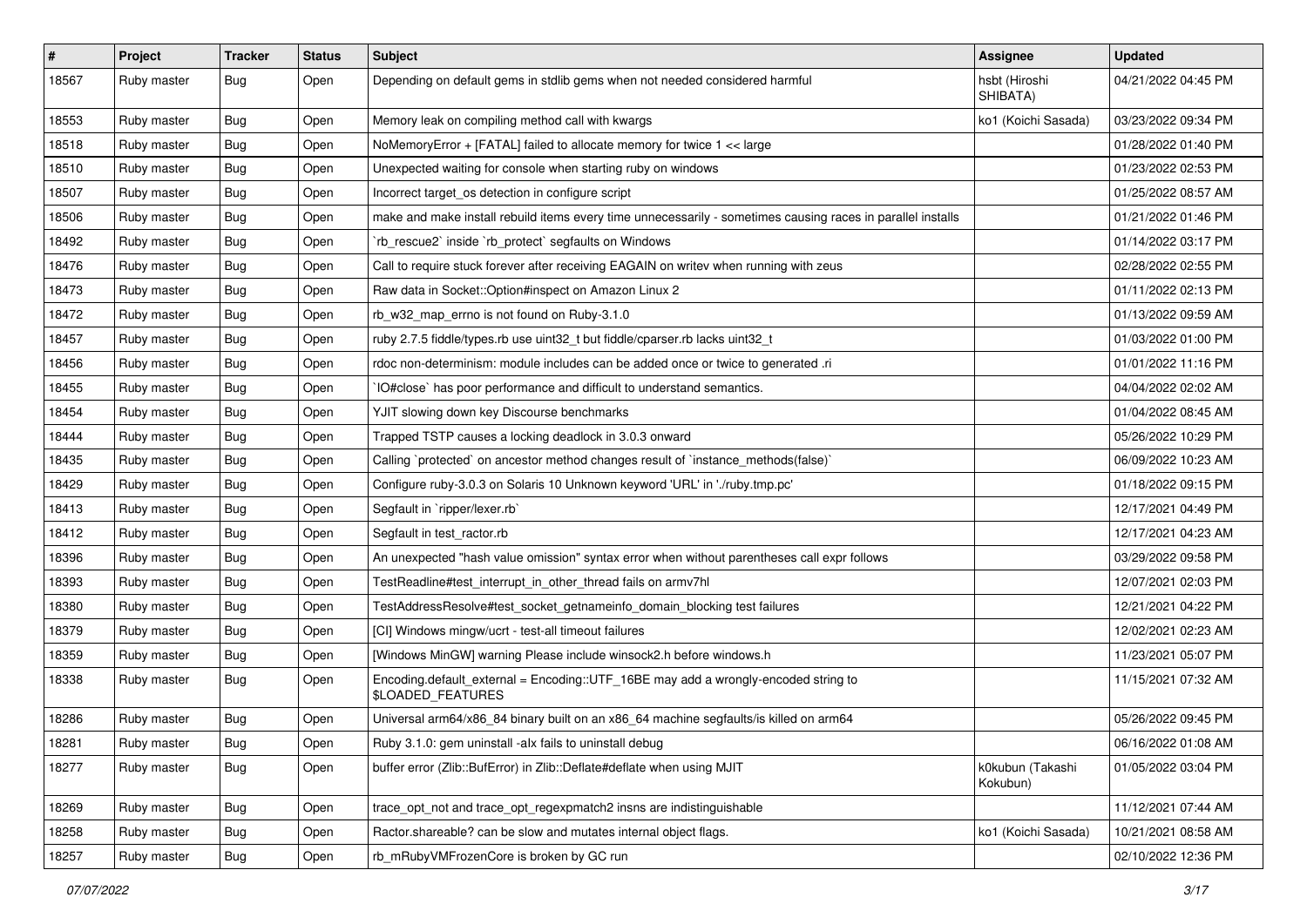| $\sharp$ | Project     | <b>Tracker</b> | <b>Status</b> | Subject                                                                                                                    | <b>Assignee</b>               | <b>Updated</b>      |
|----------|-------------|----------------|---------------|----------------------------------------------------------------------------------------------------------------------------|-------------------------------|---------------------|
| 18255    | Ruby master | Bug            | Open          | ioctl zeroes the last buffer byte                                                                                          |                               | 10/25/2021 08:13 AM |
| 18247    | Ruby master | Bug            | Open          | weird results for `Array#slice` or `Array#[]` with argument of type `Enumerator::ArithmeticSequence`                       |                               | 03/30/2022 11:05 PM |
| 18186    | Ruby master | Bug            | Open          | SEGV with system command - MinGW?                                                                                          |                               | 09/22/2021 03:20 PM |
| 18152    | Ruby master | <b>Bug</b>     | Open          | Fix theoretical bug with signals $+$ qsort                                                                                 |                               | 09/08/2021 03:38 PM |
| 18144    | Ruby master | <b>Bug</b>     | Open          | Timeout not working while regular expression match is running                                                              |                               | 09/02/2021 07:08 AM |
| 18132    | Ruby master | Bug            | Open          | TODO: fix ccan/list thread safety                                                                                          |                               | 01/02/2022 08:22 AM |
| 18131    | Ruby master | Bug            | Open          | addr2line.c: Some inlined functions mistakenly shown                                                                       |                               | 08/24/2021 07:59 PM |
| 18129    | Ruby master | <b>Bug</b>     | Open          | Ractor-incompatible global variables can be accessed through alias                                                         |                               | 08/23/2021 10:08 PM |
| 18119    | Ruby master | Bug            | Open          | Ractor crashes when instantiating classes                                                                                  | ko1 (Koichi Sasada)           | 09/14/2021 01:42 AM |
| 18080    | Ruby master | <b>Bug</b>     | Open          | Syntax error on one-line pattern matching                                                                                  |                               | 08/18/2021 12:38 AM |
| 18073    | Ruby master | <b>Bug</b>     | Open          | test/ruby/test_jit.rb: "error: invalid use of '__builtin_va_arg_pack ()" on Ruby 2.7.4 on gcc 4.8.5                        |                               | 12/03/2021 03:04 PM |
| 18061    | Ruby master | <b>Bug</b>     | Open          | Execshield test: libruby.so.N.N.N: FAIL: property-note test because no .note.gnu.property section found                    |                               | 06/22/2022 07:58 AM |
| 18058    | Ruby master | <b>Bug</b>     | Open          | 3.1.0-dev with MJIT enabled Zlib::BufError during `gem install`                                                            | k0kubun (Takashi<br>Kokubun)  | 08/02/2021 08:31 PM |
| 18036    | Ruby master | Bug            | Open          | Pthread fibers become invalid on fork - different from normal fibers.                                                      | ioquatix (Samuel<br>Williams) | 08/19/2021 07:05 AM |
| 18013    | Ruby master | Bug            | Open          | Unexpected results when mxiing negated character classes and case-folding                                                  |                               | 06/29/2021 12:05 PM |
| 18012    | Ruby master | Bug            | Open          | Case-insensitive character classes can only match multiple code points when top-level character class is not<br>negated    |                               | 06/29/2021 08:35 AM |
| 18010    | Ruby master | <b>Bug</b>     | Open          | Character class with single character gets case-folded with following string                                               |                               | 06/28/2021 09:30 AM |
| 18009    | Ruby master | <b>Bug</b>     | Open          | Regexps \w and \W with /i option and /u option produce inconsistent results under nested negation and<br>intersection      |                               | 06/28/2021 09:09 AM |
| 18002    | Ruby master | <b>Bug</b>     | Open          | s390x: Tests failing without LC_ALL env                                                                                    | jaruga (Jun Aruga)            | 07/12/2021 04:30 PM |
| 17999    | Ruby master | Bug            | Open          | TestMethod#test_zsuper intermittent timeout error on raspbian10-aarch64 Cl                                                 |                               | 06/18/2021 01:33 AM |
| 17996    | Ruby master | <b>Bug</b>     | Open          | Cygwin: thread + pipe behavior since Ruby 2.6                                                                              | cruby-cygwin                  | 05/19/2022 08:20 AM |
| 17995    | Ruby master | Bug            | Open          | Slow down when mjit and Ractor are being used at same time                                                                 | k0kubun (Takashi<br>Kokubun)  | 06/11/2022 04:02 AM |
| 17990    | Ruby master | Bug            | Open          | Inconsistent behavior of Regexp quantifiers over characters with complex case foldings                                     |                               | 06/15/2021 11:59 AM |
| 17989    | Ruby master | <b>Bug</b>     | Open          | Case insensitive Regexps do not handle characters with overlapping case foldings                                           |                               | 06/15/2021 11:43 AM |
| 17931    | Ruby master | Bug            | Open          | Compile fails setup option nodynamic                                                                                       |                               | 07/07/2021 08:51 AM |
| 17926    | Ruby master | <b>Bug</b>     | Open          | spec/ruby/core/file/atime_spec.rb: a random failing test on Travis ppc64le                                                 |                               | 06/02/2021 04:35 PM |
| 17925    | Ruby master | <b>Bug</b>     | Open          | Pattern matching syntax using semicolon one-line                                                                           |                               | 06/04/2021 03:08 PM |
| 17878    | Ruby master | <b>Bug</b>     | Open          | bootstraptest/test_ractor.rb:224 a random failing test with "The outgoing-port is already closed<br>(Ractor::ClosedError)" |                               | 09/13/2021 01:10 PM |
| 17817    | Ruby master | <b>Bug</b>     | Open          | --jit outputs ./tmp/_ruby_mjit_*.h: No such file or directory on with TMP                                                  |                               | 04/22/2021 11:57 AM |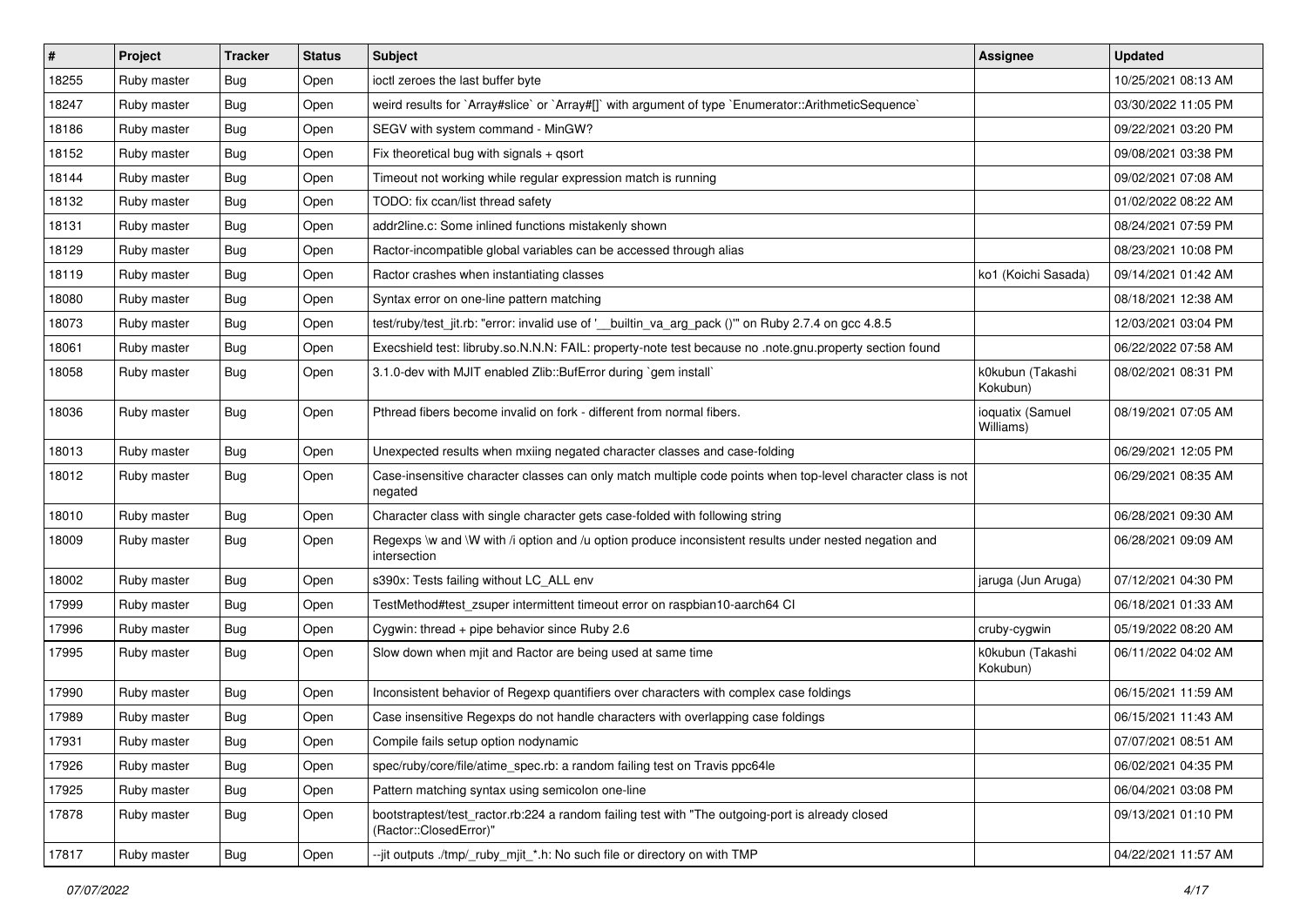| $\pmb{\#}$ | Project     | <b>Tracker</b> | <b>Status</b> | Subject                                                                                                                           | <b>Assignee</b>       | <b>Updated</b>      |
|------------|-------------|----------------|---------------|-----------------------------------------------------------------------------------------------------------------------------------|-----------------------|---------------------|
| 17799      | Ruby master | <b>Bug</b>     | Open          | Seg fault in rb_class_clear_method_cache                                                                                          |                       | 12/09/2021 05:39 AM |
| 17792      | Ruby master | Bug            | Open          | make notes and make test fail with Ruby3.0.1p64 RaspberryPI 4B Ubuntu 20.10 ARM64                                                 |                       | 05/23/2021 08:23 PM |
| 17774      | Ruby master | <b>Bug</b>     | Open          | Quantified empty group causes regex to fail                                                                                       |                       | 10/13/2021 04:43 PM |
| 17722      | Ruby master | Bug            | Open          | define method with shareable results in "defined in a different Ractor"                                                           |                       | 08/24/2021 12:03 PM |
| 17680      | Ruby master | Bug            | Open          | tab completion no longer works on irb3.0                                                                                          |                       | 03/13/2021 08:06 AM |
| 17667      | Ruby master | <b>Bug</b>     | Open          | Module#name needs synchronization                                                                                                 | ko1 (Koichi Sasada)   | 03/02/2021 07:31 AM |
| 17646      | Ruby master | Bug            | Open          | Check for `__builtin_mul_overflow` with `long long` arguments                                                                     |                       | 02/19/2021 06:19 PM |
| 17624      | Ruby master | <b>Bug</b>     | Open          | Ractor.receive is not thread-safe                                                                                                 | ko1 (Koichi Sasada)   | 09/14/2021 01:40 AM |
| 17617      | Ruby master | Bug            | Open          | When a Ractor's incoming port is closed, Ractor.receive_if does not raise Ractor::ClosedError, but instead<br>blocks indefinitely | ko1 (Koichi Sasada)   | 09/14/2021 01:40 AM |
| 17543      | Ruby master | Bug            | Open          | Ractor isolation broken by `self` in shareable proc                                                                               | ko1 (Koichi Sasada)   | 01/29/2021 03:06 PM |
| 17531      | Ruby master | Bug            | Open          | `did_you_mean` not Ractor friendly                                                                                                | ko1 (Koichi Sasada)   | 01/29/2021 08:48 AM |
| 17513      | Ruby master | Bug            | Open          | Methods of shareable objects and UnboundMethods should be shareable                                                               | ko1 (Koichi Sasada)   | 01/06/2021 08:53 PM |
| 17506      | Ruby master | Bug            | Open          | Ractor isolation broken by ThreadGroup                                                                                            |                       | 01/03/2021 08:05 PM |
| 17420      | Ruby master | <b>Bug</b>     | Open          | Unsafe mutation of \$" when doing non-RubyGems require in Ractor                                                                  | ko1 (Koichi Sasada)   | 01/07/2021 01:23 PM |
| 17400      | Ruby master | <b>Bug</b>     | Open          | Incorrect character downcase for Greek Sigma                                                                                      | duerst (Martin Dürst) | 12/17/2020 06:56 AM |
| 17383      | Ruby master | Bug            | Open          | 3.0 recursion memory speed issues                                                                                                 |                       | 12/09/2020 05:41 PM |
| 17373      | Ruby master | Bug            | Open          | Ruby 3.0 is slower at Discourse bench than Ruby 2.7                                                                               |                       | 01/04/2021 06:47 AM |
| 17359      | Ruby master | Bug            | Open          | Ractor copy mode is not Ractor-safe                                                                                               | ko1 (Koichi Sasada)   | 12/02/2020 05:42 PM |
| 17354      | Ruby master | Bug            | Open          | Module#const_source_location is misleading for constants awaiting autoload                                                        |                       | 03/26/2021 05:56 PM |
| 17337      | Ruby master | Bug            | Open          | Don't embed Ruby build-time configuration in Ruby                                                                                 |                       | 12/21/2020 04:17 PM |
| 17263      | Ruby master | <b>Bug</b>     | Open          | Fiber context switch degrades with number of fibers, limit on number of fibers                                                    |                       | 01/31/2022 02:47 PM |
| 17180      | Ruby master | <b>Bug</b>     | Open          | Ractor and constant referencing                                                                                                   |                       | 09/20/2020 05:43 PM |
| 17159      | Ruby master | Bug            | Open          | extend `define_method` for Ractor                                                                                                 |                       | 10/29/2020 04:06 PM |
| 17146      | Ruby master | Bug            | Open          | Queue operations are allowed after it is frozen                                                                                   |                       | 10/20/2021 08:32 PM |
| 17142      | Ruby master | Bug            | Open          | Ruby fails to build in AIX                                                                                                        |                       | 03/20/2021 07:08 AM |
| 17037      | Ruby master | Bug            | Open          | rounding of Rational#to_f                                                                                                         |                       | 08/26/2020 03:54 AM |
| 16997      | Ruby master | <b>Bug</b>     | Open          | IO#gets converts some \r\n to \n with universal newline: false                                                                    |                       | 08/26/2020 05:20 PM |
| 16959      | Ruby master | <b>Bug</b>     | Open          | Weakmap has specs and third-party usage despite being a private API                                                               |                       | 06/13/2020 08:54 PM |
| 16927      | Ruby master | <b>Bug</b>     | Open          | String#tr won't return the expected result for some sign with diacritics                                                          |                       | 06/01/2020 05:24 AM |
| 16920      | Ruby master | <b>Bug</b>     | Open          | TestThread#test_signal_at_join fails on aarch64                                                                                   |                       | 12/07/2021 02:17 PM |
| 16905      | Ruby master | <b>Bug</b>     | Open          | Ruby required to build Ruby on Haiku?                                                                                             |                       | 05/24/2020 08:08 AM |
| 16829      | Ruby master | Bug            | Open          | Exceptions raised from within an enumerated method lose part of their stacktrace                                                  |                       | 05/20/2022 07:25 PM |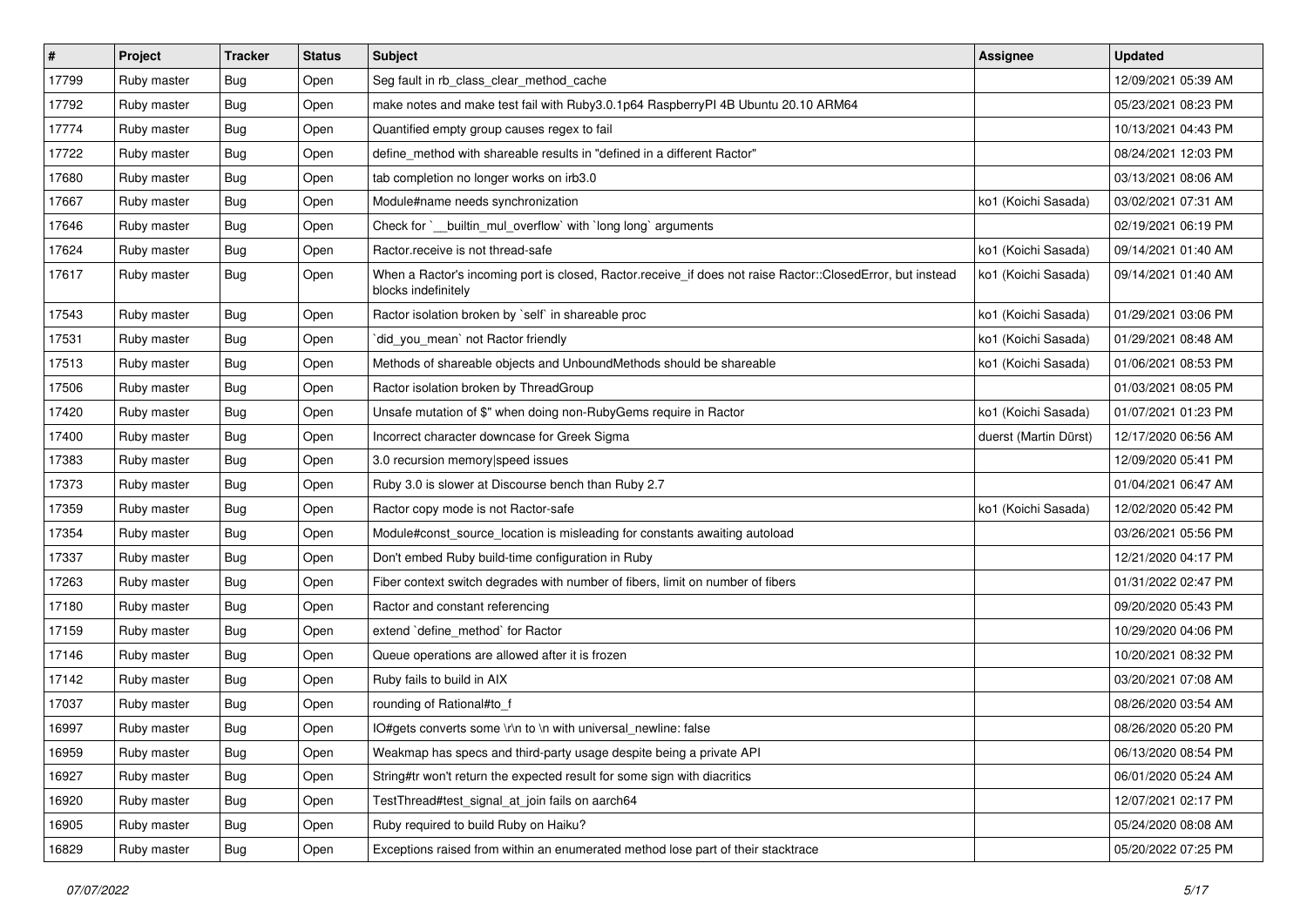| #     | Project     | <b>Tracker</b> | <b>Status</b> | <b>Subject</b>                                                                                                                                        | Assignee                      | <b>Updated</b>      |
|-------|-------------|----------------|---------------|-------------------------------------------------------------------------------------------------------------------------------------------------------|-------------------------------|---------------------|
| 16820 | Ruby master | Bug            | Open          | LEGAL is out of sync                                                                                                                                  |                               | 08/19/2020 11:08 AM |
| 16810 | Ruby master | Bug            | Open          | ruby segfaults on s390x with musl libc                                                                                                                |                               | 03/05/2021 01:38 AM |
| 16493 | Ruby master | Bug            | Open          | TestThreadQueue#test_thr_kill is flaky on AArch64                                                                                                     |                               | 01/09/2020 09:39 AM |
| 16492 | Ruby master | Bug            | Open          | TestBugReporter#test_bug_reporter_add test failures                                                                                                   | jaruga (Jun Aruga)            | 08/24/2021 01:12 PM |
| 16288 | Ruby master | <b>Bug</b>     | Open          | Segmentation fault with finalizers, threads                                                                                                           |                               | 12/19/2019 07:46 PM |
| 16265 | Ruby master | Bug            | Open          | Test (spec) failure using current MSYS2 tools, related to -fstack-protector and possibly<br>D_FORTIFY_SOURCE=2                                        |                               | 12/03/2019 03:09 PM |
| 16185 | Ruby master | Bug            | Open          | basictest failure on AIX 6.1 for 64bit build                                                                                                          | kanemoto (Yutaka<br>Kanemoto) | 10/15/2019 12:05 AM |
| 16158 | Ruby master | Bug            | Open          | "st" Character Sequence In Regex Look-Behind Causes Illegal Pattern Error When Combined With POSIX<br>Bracket Expressions And Case Insensitivity Flag |                               | 09/17/2019 09:37 AM |
| 16145 | Ruby master | <b>Bug</b>     | Open          | regexp match error if mixing /i, character classes, and utf8                                                                                          |                               | 09/06/2019 05:52 AM |
| 15993 | Ruby master | <b>Bug</b>     | Open          | 'require' doesn't work if there are Cyrillic chars in the path to Ruby dir                                                                            |                               | 07/09/2021 04:08 PM |
| 15764 | Ruby master | <b>Bug</b>     | Open          | Whitespace and control characters should not be permitted in tokens                                                                                   | matz (Yukihiro<br>Matsumoto)  | 04/22/2019 07:48 AM |
| 15599 | Ruby master | Bug            | Open          | Mixing autoload and require causes deadlock and incomplete definition.                                                                                |                               | 02/12/2019 01:40 PM |
| 15598 | Ruby master | Bug            | Open          | Deadlock on mutual reference of autoloaded constants                                                                                                  |                               | 03/20/2019 10:58 AM |
| 15438 | Ruby master | <b>Bug</b>     | Open          | Threads can't switch faster than TIME_QUANTUM_(NSEC USEC MSEC)                                                                                        |                               | 03/25/2019 08:53 PM |
| 15428 | Ruby master | <b>Bug</b>     | Open          | Refactor Proc#>> and #<<                                                                                                                              |                               | 08/20/2021 06:31 PM |
| 15423 | Ruby master | <b>Bug</b>     | Open          | fork leapfrog leaks memory on FreeBSD 11.2                                                                                                            |                               | 12/16/2018 02:28 PM |
| 15386 | Ruby master | Bug            | Open          | [PATCH] io.c (rb_io_check_char_readable): do not io_fflush buffered sockets                                                                           |                               | 12/06/2018 11:38 AM |
| 15367 | Ruby master | <b>Bug</b>     | Open          | IO.select is not resumed when io-object gets closed                                                                                                   |                               | 12/03/2018 10:22 AM |
| 15334 | Ruby master | <b>Bug</b>     | Open          | child_info_fork::abort: address space needed by 'emoji_iso2022_kddi.so' on cygwin                                                                     | cruby-cygwin                  | 05/19/2022 08:20 AM |
| 15315 | Ruby master | <b>Bug</b>     | Open          | ec_switch can still lose interrupts                                                                                                                   | ko1 (Koichi Sasada)           | 11/20/2018 09:32 AM |
| 15310 | Ruby master | <b>Bug</b>     | Open          | [PATCH] thread_pthread.c: close race from UBF_TIMER and non-GVL-releasing thread                                                                      |                               | 11/20/2018 12:50 AM |
| 15263 | Ruby master | <b>Bug</b>     | Open          | [PATCH] vm trace.c (postponed job register): only hit main thread                                                                                     | ko1 (Koichi Sasada)           | 10/27/2018 11:35 PM |
| 15247 | Ruby master | <b>Bug</b>     | Open          | Windows - TEMP folder, non 8.3 & drive, fails & errors in test-all (ruby & rdoc)                                                                      |                               | 10/23/2018 05:02 PM |
| 15097 | Ruby master | <b>Bug</b>     | Open          | Gem install fails on Ruby 2.5.1 with Cygwin (get_dns_server_list undefined)                                                                           | cruby-cygwin                  | 05/19/2022 08:20 AM |
| 15072 | Ruby master | Bug            | Open          | thread.c:4356:5: error: implicit declaration of function 'ubf list atfork'                                                                            | normalperson (Eric<br>Wong)   | 09/20/2018 03:32 AM |
| 14971 | Ruby master | <b>Bug</b>     | Open          | error: implicit declaration of function 'rb vm call0                                                                                                  | nobu (Nobuyoshi<br>Nakada)    | 09/06/2018 03:53 AM |
| 14957 | Ruby master | <b>Bug</b>     | Open          | MinGW, gcc 8.2.0, bootstraptest test_thread.rb - failure ?                                                                                            |                               | 08/03/2018 02:46 PM |
| 14906 | Ruby master | <b>Bug</b>     | Open          | MinGW failure - TestIO#test_copy_stream_no_busy_wait                                                                                                  |                               | 07/12/2018 03:52 AM |
| 14838 | Ruby master | Bug            | Open          | RegexpError with double "s" in look-behind assertion in case-insensitive unicode regexp                                                               |                               | 06/09/2018 04:04 PM |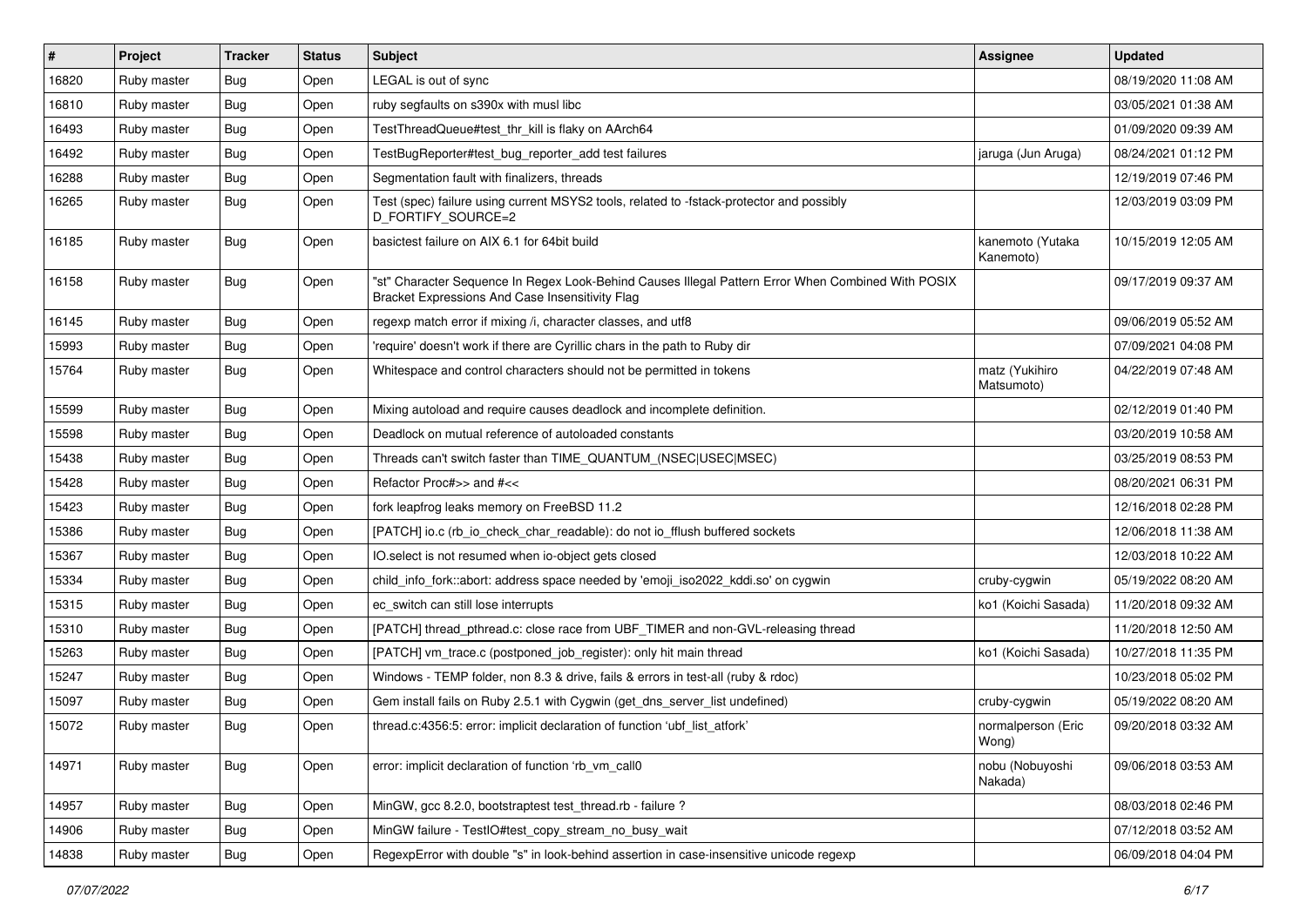| $\pmb{\#}$ | Project     | <b>Tracker</b> | <b>Status</b> | Subject                                                                                                           | <b>Assignee</b>      | <b>Updated</b>      |
|------------|-------------|----------------|---------------|-------------------------------------------------------------------------------------------------------------------|----------------------|---------------------|
| 14826      | Ruby master | Bug            | Open          | make: *** [.ext/include/sparc-solaris2.10/rb_mjit_min_header-2.6.0.h] Error 1 on Solaris 10 with very old<br>gcc3 |                      | 06/05/2018 02:02 PM |
| 14761      | Ruby master | Bug            | Open          | TestThread#test_join_limits hangs up on Solaris 10 with gcc                                                       |                      | 05/16/2018 05:23 AM |
| 14681      | Ruby master | Bug            | Open          | 'syswrite': stream closed in another thread (IOError)                                                             |                      | 04/22/2018 12:12 AM |
| 14640      | Ruby master | Bug            | Open          | [win32] File.realpath treats a relative path with a drive letter as an absolute path.                             | cruby-windows        | 12/10/2018 07:09 AM |
| 14582      | Ruby master | <b>Bug</b>     | Open          | Unable to use `method_entry` and `method_return` tracing probes since 2.5                                         |                      | 06/18/2021 06:08 PM |
| 14480      | Ruby master | Bug            | Open          | miniruby crashing when compiled with -O2 or -O1 on aarch64                                                        |                      | 02/23/2021 10:35 AM |
| 14474      | Ruby master | Bug            | Open          | skip "TestException#test_thread_signal_location" as known bug                                                     |                      | 12/10/2018 07:09 AM |
| 14422      | Ruby master | <b>Bug</b>     | Open          | Ruby configuration options should not be reused for gem builds                                                    |                      | 03/05/2018 03:32 PM |
| 14418      | Ruby master | <b>Bug</b>     | Open          | ruby 2.5 slow regexp execution                                                                                    |                      | 12/29/2019 10:34 AM |
| 14387      | Ruby master | <b>Bug</b>     | Open          | Ruby 2.5 <sup>D</sup> Alpine Linux 000000000000 SystemStackError 00000                                            |                      | 04/21/2020 03:13 PM |
| 14364      | Ruby master | Bug            | Open          | Regexp last match variable in procs                                                                               |                      | 09/14/2018 05:28 AM |
| 14083      | Ruby master | <b>Bug</b>     | Open          | Refinement in block calling incorrect method                                                                      |                      | 11/05/2017 07:36 PM |
| 14064      | Ruby master | <b>Bug</b>     | Open          | test-all with and without -j - incorrect assertions and missing test methods                                      |                      | 11/03/2017 10:54 PM |
| 14049      | Ruby master | <b>Bug</b>     | Open          | SEGV svn 60401 require_relative                                                                                   |                      | 10/26/2017 05:25 PM |
| 13644      | Ruby master | Bug            | Open          | Windows - Setting Time.now                                                                                        |                      | 06/11/2017 03:43 AM |
| 13571      | Ruby master | Bug            | Open          | Script arguments, encoding, windows / MinGW                                                                       |                      | 11/12/2017 10:53 PM |
| 13542      | Ruby master | Bug            | Open          | MinGW trunk Builds - Summary of Issues                                                                            |                      | 05/19/2017 07:04 PM |
| 13500      | Ruby master | <b>Bug</b>     | Open          | MinGW TestArity#test_proc_err_mess stops testing                                                                  |                      | 04/26/2017 03:27 PM |
| 13485      | Ruby master | Bug            | Open          | MinGW TestEnumerable#test_callcc SEGV info                                                                        |                      | 04/19/2017 04:17 PM |
| 13164      | Ruby master | <b>Bug</b>     | Open          | A second `SystemStackError` exception results in `Segmentation fault (core dumped)`                               |                      | 04/14/2017 01:05 PM |
| 13151      | Ruby master | <b>Bug</b>     | Open          | File.writable? doesn't report correctly if a directory is writable on Windows.                                    |                      | 01/23/2017 05:46 PM |
| 12852      | Ruby master | <b>Bug</b>     | Open          | URI.parse can't handle non-ascii URIs                                                                             | akira (akira yamada) | 12/12/2016 06:39 PM |
| 12689      | Ruby master | <b>Bug</b>     | Open          | Thread isolation of \$~ and \$                                                                                    |                      | 04/01/2021 08:51 PM |
| 12500      | Ruby master | Bug            | Open          | TestProcess#test_aspawn_too_long_path fails on mips with "argument too big"                                       |                      | 12/29/2019 10:38 AM |
| 12280      | Ruby master | Bug            | Open          | IO.copy_stream(IO, IO) fails with "pread() not implemented"                                                       |                      | 04/28/2016 05:51 AM |
| 12179      | Ruby master | <b>Bug</b>     | Open          | Build failure due to VPATH expansion                                                                              |                      | 04/14/2016 01:55 AM |
| 11840      | Ruby master | Bug            | Open          | Error with "make check" on Cygwin                                                                                 | cruby-cygwin         | 05/19/2022 08:20 AM |
| 11808      | Ruby master | Bug            | Open          | Different behavior between Enumerable#grep and Array#grep                                                         | ko1 (Koichi Sasada)  | 10/26/2020 04:36 AM |
| 11582      | Ruby master | <b>Bug</b>     | Open          | On Solaris, Rational#** returns -Infinity for Rational(0) when passed a negative Float                            |                      | 10/13/2015 03:12 AM |
| 11514      | Ruby master | <b>Bug</b>     | Open          | AIX6.1 - Ruby 2.2.3 - Segmentation fault in :byteslice                                                            |                      | 09/18/2015 07:39 AM |
| 11438      | Ruby master | <b>Bug</b>     | Open          | native_thread_init_stack() get machine.stack_start unequal to thread's stack start address, x86 win32             | cruby-windows        | 08/13/2015 07:31 AM |
| 11230      | Ruby master | Bug            | Open          | Should rb_struct_s_members() be public API?                                                                       |                      | 04/17/2021 05:06 PM |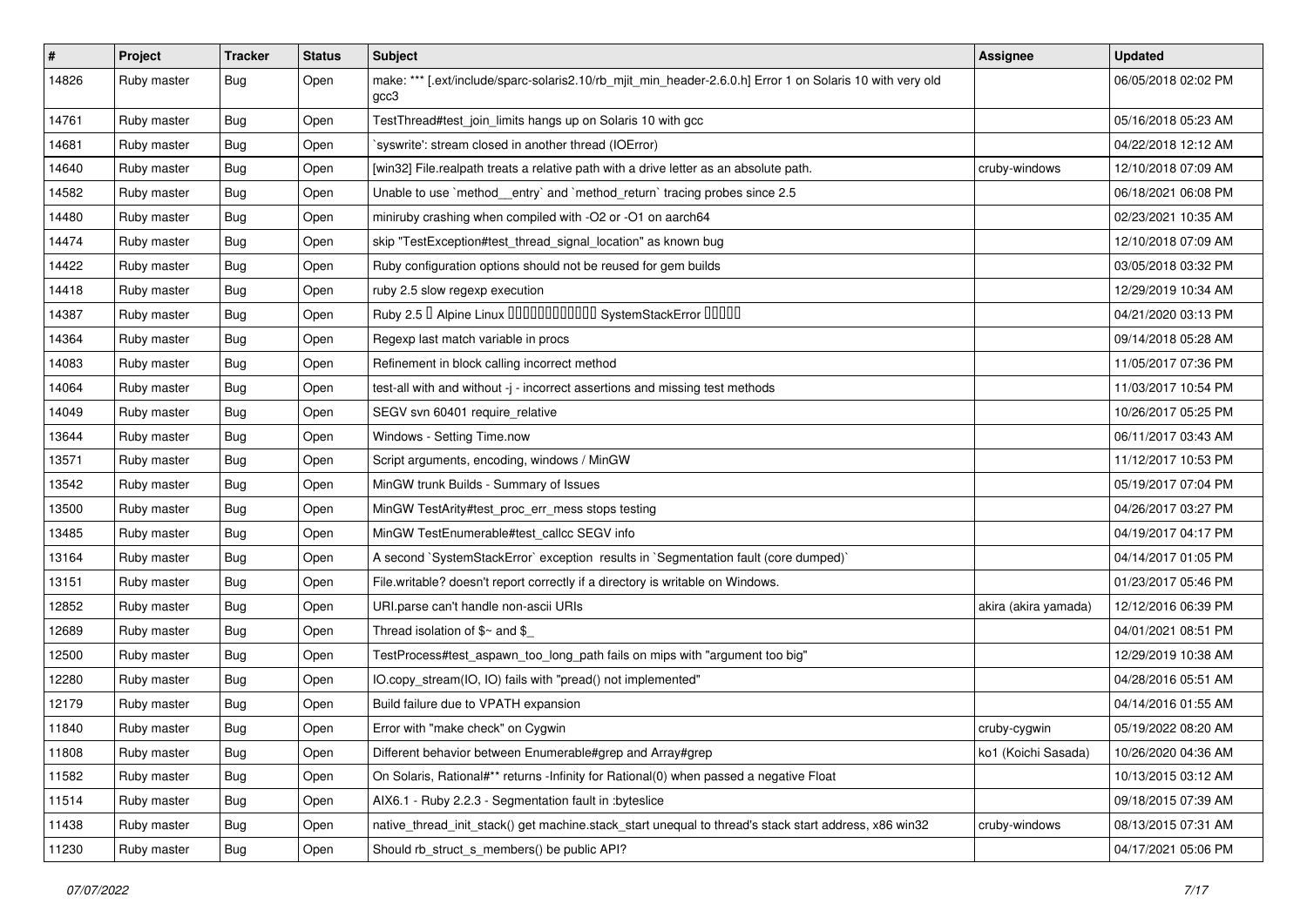| #     | Project     | <b>Tracker</b> | <b>Status</b> | Subject                                                                                   | Assignee                            | <b>Updated</b>      |
|-------|-------------|----------------|---------------|-------------------------------------------------------------------------------------------|-------------------------------------|---------------------|
| 11183 | Ruby master | <b>Bug</b>     | Open          |                                                                                           |                                     | 05/26/2015 08:32 AM |
| 11177 | Ruby master | <b>Bug</b>     | Open          | <b>DATADEOFOOOOOOOO</b>                                                                   |                                     | 05/25/2015 03:49 AM |
| 11174 | Ruby master | <b>Bug</b>     | Open          | threads memory leak                                                                       | ko1 (Koichi Sasada)                 | 06/17/2019 03:17 PM |
| 11142 | Ruby master | Bug            | Open          | Command line argument parser on windows handles double quotes inconsistently.             | usa (Usaku<br>NAKAMURA)             | 05/12/2015 04:09 PM |
| 11064 | Ruby master | Bug            | Open          | #singleton_methods for objects with special singleton_class returns an empty array        |                                     | 01/31/2022 05:02 AM |
| 10580 | Ruby master | Bug            | Open          | TestProcess#test_deadlock_by_signal_at_forking fails on ARM                               | akr (Akira Tanaka)                  | 12/30/2019 03:00 AM |
| 10436 | Ruby master | <b>Bug</b>     | Open          | ruby -c and ripper inconsistency: m(&nil) {}                                              |                                     | 08/27/2019 12:08 AM |
| 10416 | Ruby master | Bug            | Open          | Create mechanism for updating of Unicode data files downstreams when we want              | nobu (Nobuyoshi<br>Nakada)          | 10/08/2021 06:40 AM |
| 10128 | Ruby master | Bug            | Open          | Quoting problem for arguments of Kernel.system, Kernel.exec on Windows                    | cruby-windows                       | 12/30/2019 03:00 AM |
| 10009 | Ruby master | <b>Bug</b>     | Open          | IO operation is 10x slower in multi-thread environment                                    | ko1 (Koichi Sasada)                 | 05/21/2015 07:19 AM |
| 9760  | Ruby master | Bug            | Open          | mkmf does not allow for linking against custom libraries when a system library is present |                                     | 05/24/2016 08:11 AM |
| 9507  | Ruby master | <b>Bug</b>     | Open          | Ruby 2.1.0 is broken on ARMv5: tried to create Proc object without a block                | charliesome (Charlie<br>Somerville) | 01/05/2018 09:00 PM |
| 9435  | Ruby master | <b>Bug</b>     | Open          | Kernel.system problem                                                                     |                                     | 12/30/2019 03:00 AM |
| 9409  | Ruby master | <b>Bug</b>     | Open          | Cygwin I "filesystem" I encoding IIIIIIIIIIIII                                            | cruby-cygwin                        | 05/19/2022 08:20 AM |
| 8444  | Ruby master | <b>Bug</b>     | Open          | Regexp vars \$~ and friends are not thread local                                          | ko1 (Koichi Sasada)                 | 07/30/2019 07:38 AM |
| 8185  | Ruby master | <b>Bug</b>     | Open          | Thread/fork issue                                                                         |                                     | 12/30/2019 03:00 AM |
| 7892  | Ruby master | <b>Bug</b>     | Open          | MIME encoding bug of NKF.nkf                                                              | naruse (Yui NARUSE)                 | 12/25/2017 06:15 PM |
| 7840  | Ruby master | Bug            | Open          | -Wdeclaration-after-statement is valid for C/ObjC but not for C++                         | nobu (Nobuyoshi<br>Nakada)          | 06/02/2020 04:41 PM |
| 7742  | Ruby master | Bug            | Open          | System encoding (Windows-1258) is not recognized by Ruby to convert back to UTF-8         | duerst (Martin Dürst)               | 12/25/2017 06:15 PM |
| 4173  | Ruby master | Bug            | Open          | TestProcess#test_wait_and_sigchild DDDDDDDD                                               |                                     | 03/15/2018 08:29 AM |
| 18901 | Ruby master | Feature        | Open          | Support cross size pool movement for T_ARRAY                                              |                                     | 07/07/2022 01:23 PM |
| 18897 | Ruby master | Feature        | Open          | Add a new instruction for sending messages to ephemeral stack arrays                      |                                     | 07/05/2022 10:11 PM |
| 18894 | Ruby master | Feature        | Open          | Object#make_shareable                                                                     |                                     | 07/02/2022 11:42 PM |
| 18885 | Ruby master | Feature        | Open          | Long lived fork advisory API (potential Copy on Write optimizations)                      |                                     | 06/30/2022 09:27 AM |
| 18841 | Ruby master | Feature        | Open          | Proposal: autoload_relative                                                               |                                     | 06/19/2022 11:22 PM |
| 18835 | Ruby master | Feature        | Open          | Add InstructionSequence#type method                                                       |                                     | 06/16/2022 10:30 PM |
| 18832 | Ruby master | Feature        | Open          | Do not have class/module keywords consider ancestors of Object                            |                                     | 06/21/2022 05:50 AM |
| 18831 | Ruby master | Feature        | Open          | Block argument to 'yield'                                                                 |                                     | 06/18/2022 03:12 AM |
| 18825 | Ruby master | Feature        | Open          | Specialized instruction for "array literal + `.hash`"                                     |                                     | 06/14/2022 05:24 PM |
| 18822 | Ruby master | Feature        | Open          | Ruby lack a proper method to percent-encode strings for URIs (RFC 3986)                   |                                     | 06/09/2022 02:42 PM |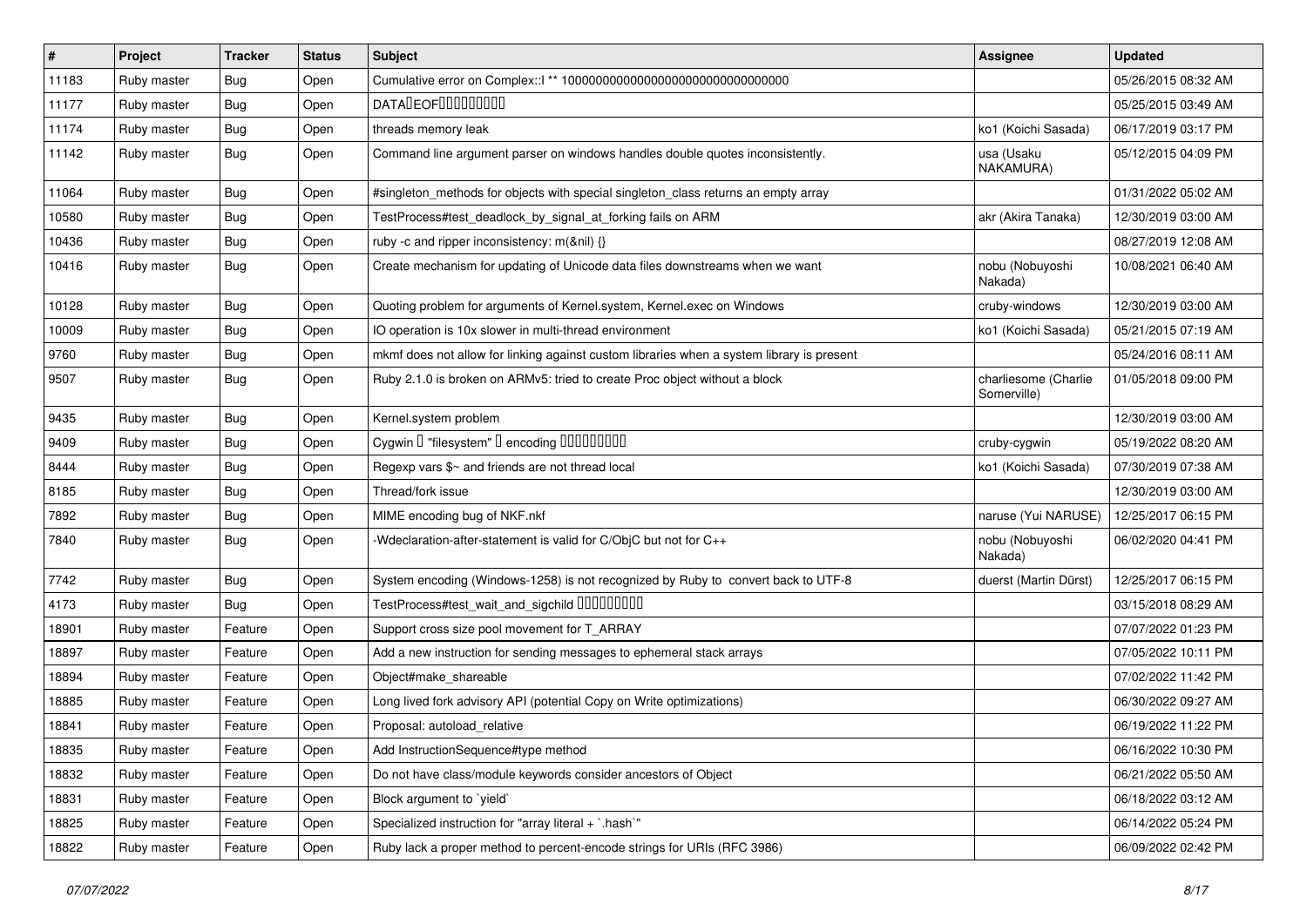| $\vert$ # | Project     | <b>Tracker</b> | <b>Status</b> | Subject                                                                                   | <b>Assignee</b>       | <b>Updated</b>      |
|-----------|-------------|----------------|---------------|-------------------------------------------------------------------------------------------|-----------------------|---------------------|
| 18821     | Ruby master | Feature        | Open          | Expose Pattern Matching interfaces in core classes                                        |                       | 06/09/2022 07:24 AM |
| 18815     | Ruby master | Feature        | Open          | instance_{eval,exec} vs Proc#>>                                                           |                       | 06/02/2022 05:17 PM |
| 18814     | Ruby master | Feature        | Open          | Ractor: add method to query incoming message queue size                                   |                       | 06/30/2022 10:58 AM |
| 18812     | Ruby master | Feature        | Open          | Add ability to trace exit locations for YJIT                                              |                       | 06/01/2022 02:42 PM |
| 18809     | Ruby master | Feature        | Open          | Add Numeric#ceildiv                                                                       |                       | 06/21/2022 06:21 PM |
| 18798     | Ruby master | Feature        | Open          | UnboundMethod#==`with inherited classes                                                   |                       | 05/25/2022 12:32 AM |
| 18776     | Ruby master | Feature        | Open          | <b>Object Shapes</b>                                                                      |                       | 05/13/2022 01:11 AM |
| 18774     | Ruby master | Feature        | Open          | Add Queue#pop(timeout:)                                                                   |                       | 05/20/2022 12:27 AM |
| 18762     | Ruby master | Feature        | Open          | Add an Array#undigits that compliments Integer#digits                                     |                       | 05/03/2022 08:08 PM |
| 18757     | Ruby master | Feature        | Open          | Introduce %R percent literal for anchored regular expression patterns                     |                       | 04/27/2022 05:30 PM |
| 18736     | Ruby master | Feature        | Open          | self-p for method chain                                                                   |                       | 04/15/2022 11:09 AM |
| 18690     | Ruby master | Feature        | Open          | Allow `Kernel#then` to take arguments                                                     |                       | 05/10/2022 06:16 PM |
| 18685     | Ruby master | Feature        | Open          | Enumerator.product: Cartesian product of enumerables                                      |                       | 04/26/2022 07:02 AM |
| 18683     | Ruby master | Feature        | Open          | Allow to create hashes with a specific capacity.                                          |                       | 04/22/2022 02:34 PM |
| 18675     | Ruby master | Feature        | Open          | Add new exception class for resolv timeouts                                               |                       | 04/01/2022 11:22 PM |
| 18668     | Ruby master | Feature        | Open          | Merge `io-nonblock` gems into core                                                        |                       | 04/21/2022 10:02 AM |
| 18659     | Ruby master | Feature        | Open          | Create a Binding at the time of an exception and make it available to Rescue              |                       | 03/25/2022 10:55 AM |
| 18654     | Ruby master | Feature        | Open          | Enhancements to prettyprint                                                               | akr (Akira Tanaka)    | 05/12/2022 01:44 PM |
| 18647     | Ruby master | Feature        | Open          | Non-recursive option for iseq-targeted Tracepoints in ruby 2.6+                           |                       | 03/18/2022 09:41 AM |
| 18644     | Ruby master | Feature        | Open          | Coerce anything callable to a Proc                                                        |                       | 06/18/2022 05:28 PM |
| 18642     | Ruby master | Feature        | Open          | Named ripper fields                                                                       |                       | 05/12/2022 01:37 PM |
| 18640     | Ruby master | Feature        | Open          | default empty string argument for `String#sub` and `String#sub!`, e.g. `"hello".sub("I")` |                       | 03/19/2022 02:33 AM |
| 18639     | Ruby master | Feature        | Open          | Update Unicode data to Unicode Version 15.0.0                                             | duerst (Martin Dürst) | 03/22/2022 07:38 PM |
| 18630     | Ruby master | Feature        | Open          | Introduce general `IO#timeout` and `IO#timeout=`for all (non-)blocking operations.        |                       | 04/21/2022 09:36 AM |
| 18617     | Ruby master | Feature        | Open          | Allow multiples keys in Hash#[] acting like Hash#dig                                      |                       | 03/10/2022 01:36 PM |
| 18603     | Ruby master | Feature        | Open          | Allow syntax like obj.method(arg)=value                                                   |                       | 02/27/2022 05:04 PM |
| 18597     | Ruby master | Feature        | Open          | Strings need a named method like `dup` that doesn't duplicate if receiver is mutable      |                       | 02/26/2022 11:56 PM |
| 18594     | Ruby master | Feature        | Open          | Add a #to_h method on URI::Generic                                                        |                       | 03/31/2022 01:18 PM |
| 18593     | Ruby master | Feature        | Open          | Add back URI.escape                                                                       |                       | 02/18/2022 07:45 PM |
| 18583     | Ruby master | Feature        | Open          | Pattern-matching: API for custom unpacking strategies?                                    |                       | 03/17/2022 01:10 PM |
| 18576     | Ruby master | Feature        | Open          | Rename `ASCII-8BIT` encoding to `BINARY`                                                  |                       | 03/17/2022 03:06 PM |
| 18573     | Ruby master | Feature        | Open          | Object#pack1                                                                              |                       | 02/08/2022 08:51 AM |
| 18568     | Ruby master | Feature        | Open          | Explore lazy RubyGems boot to reduce need for --disable-gems                              |                       | 02/17/2022 07:15 AM |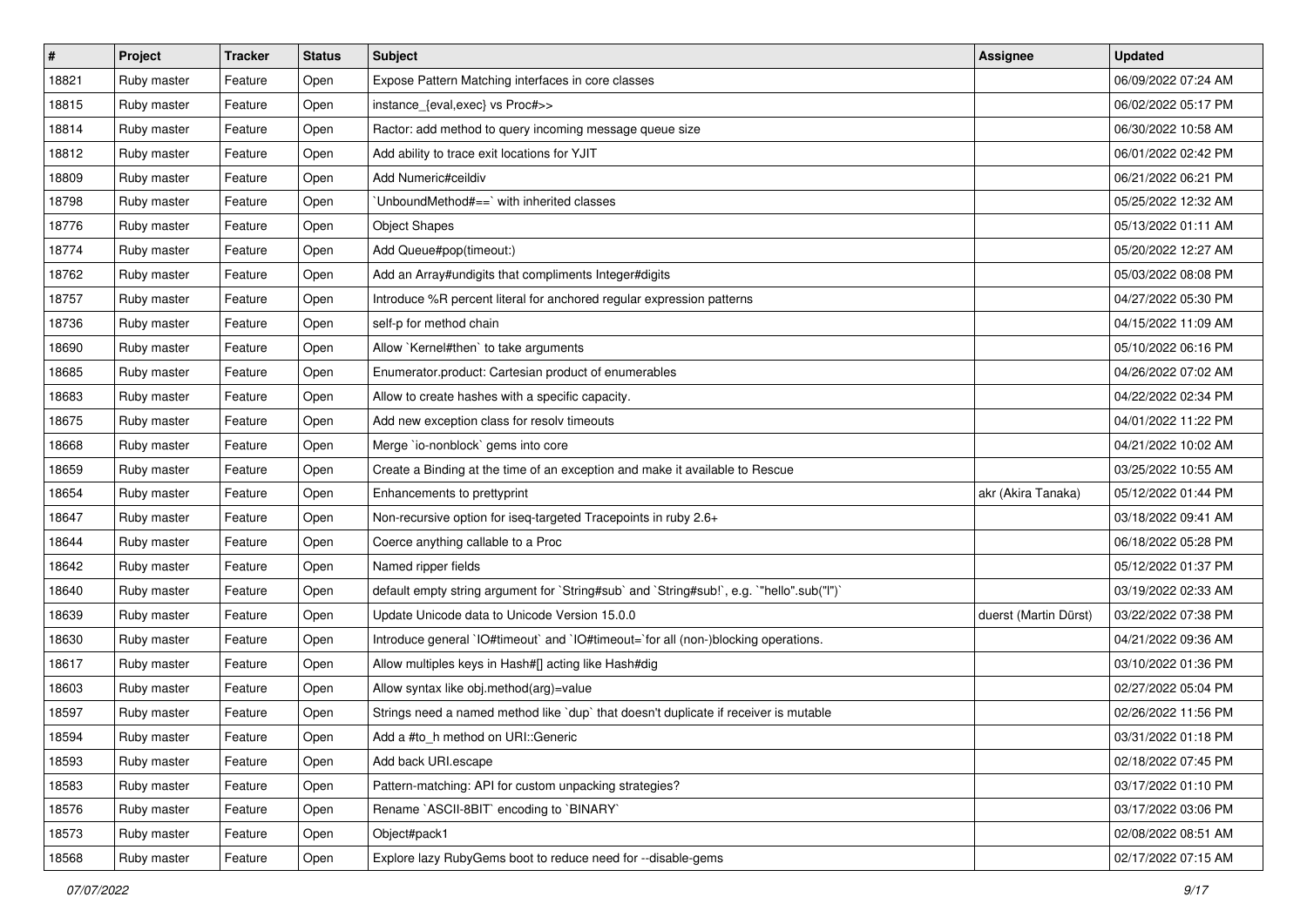| #     | Project     | <b>Tracker</b> | <b>Status</b> | Subject                                                                                      | <b>Assignee</b>                         | <b>Updated</b>      |
|-------|-------------|----------------|---------------|----------------------------------------------------------------------------------------------|-----------------------------------------|---------------------|
| 18564 | Ruby master | Feature        | Open          | Add Exception#detailed_message                                                               | mame (Yusuke<br>Endoh)                  | 02/01/2022 08:06 PM |
| 18559 | Ruby master | Feature        | Open          | Allocation tracing: Objects created by the parser are attributed to Kernel.require           |                                         | 06/28/2022 12:21 PM |
| 18554 | Ruby master | Feature        | Open          | Move unicode_normalize to a default gem                                                      |                                         | 01/31/2022 05:51 PM |
| 18551 | Ruby master | Feature        | Open          | Make Range#reverse_each to raise an exception if endless                                     |                                         | 01/28/2022 11:13 PM |
| 18515 | Ruby master | Feature        | Open          | Add Range#reverse_each implementation for performance                                        |                                         | 01/31/2022 02:23 AM |
| 18498 | Ruby master | Feature        | Open          | Introduce a public WeakKeysMap that compares by equality                                     |                                         | 02/20/2022 04:06 PM |
| 18494 | Ruby master | Feature        | Open          | [RFC] ENV["RUBY_GC_"]= changes GC parameters dynamically                                     |                                         | 01/17/2022 11:15 PM |
| 18478 | Ruby master | Feature        | Open          | Module#constant_pairs                                                                        |                                         | 01/11/2022 07:55 PM |
| 18477 | Ruby master | Feature        | Open          | Float#sqrt and Integer#sqrt                                                                  |                                         | 01/11/2022 07:34 PM |
| 18463 | Ruby master | Feature        | Open          | Random number generation with xoshiro                                                        |                                         | 02/13/2022 09:12 AM |
| 18462 | Ruby master | Feature        | Open          | Proposal to merge WASI based WebAssembly support                                             |                                         | 03/24/2022 03:05 AM |
| 18440 | Ruby master | Feature        | Open          | YJIT is enabled if any YJIT tuning options are set                                           |                                         | 12/30/2021 08:17 PM |
| 18439 | Ruby master | Feature        | Open          | Support YJIT for VC++                                                                        | maximecb (Maxime<br>Chevalier-Boisvert) | 01/10/2022 11:29 PM |
| 18438 | Ruby master | Feature        | Open          | Add `Exception#additional message` to show additional error information                      |                                         | 02/07/2022 02:55 AM |
| 18423 | Ruby master | Feature        | Open          | Installing stable versions like 3.0.3 from source generates fatal error by make              |                                         | 12/23/2021 11:44 PM |
| 18418 | Ruby master | Feature        | Open          | Add Net::HTTP#security_level=                                                                |                                         | 12/19/2021 11:58 AM |
| 18411 | Ruby master | Feature        | Open          | Introduce `Fiber.blocking` for disabling scheduler.                                          |                                         | 12/23/2021 05:10 PM |
| 18410 | Ruby master | Feature        | Open          | Proposal to make inspect include underscores on numerics                                     |                                         | 12/16/2021 09:07 AM |
| 18402 | Ruby master | Feature        | Open          | <b>Argument Labels</b>                                                                       |                                         | 01/31/2022 06:14 PM |
| 18401 | Ruby master | Feature        | Open          | Rework `require_relative` to add the "current path" on `\$LOAD_PATH`                         |                                         | 12/09/2021 05:41 PM |
| 18395 | Ruby master | Feature        | Open          | Introduce Array#subtract! for performance                                                    |                                         | 12/08/2021 04:42 PM |
| 18384 | Ruby master | Feature        | Open          | Pattern Match Object                                                                         |                                         | 05/07/2022 06:01 PM |
| 18376 | Ruby master | Feature        | Open          | Version comparison API                                                                       |                                         | 12/30/2021 10:33 AM |
| 18369 | Ruby master | Feature        | Open          | users.detect(:name, "Dorian") as shorthand for users.detect {  user  user.name == "Dorian" } |                                         | 12/03/2021 02:23 PM |
| 18368 | Ruby master | Feature        | Open          | Range#step semantics for non-Numeric ranges                                                  |                                         | 02/02/2022 03:42 PM |
| 18360 | Ruby master | Feature        | Open          | <b>PrettyPrint enhancements</b>                                                              |                                         | 11/24/2021 12:15 AM |
| 18357 | Ruby master | Feature        | Open          | Proposal: stop raising when block passed to IO#each_* closes the IO                          |                                         | 11/22/2021 09:03 PM |
| 18334 | Ruby master | Feature        | Open          | ENV#to_h returns a new Hash object but Hash#to_h does not, which can cause inconsistencies   |                                         | 11/17/2021 05:46 PM |
| 18332 | Ruby master | Feature        | Open          | a ? b                                                                                        |                                         | 12/29/2021 04:38 AM |
| 18331 | Ruby master | Feature        | Open          | Kernel.#Time                                                                                 |                                         | 11/13/2021 12:41 PM |
| 18296 | Ruby master | Feature        | Open          | Custom exception formatting should override `Exception#full_message`.                        |                                         | 12/15/2021 08:49 PM |
| 18291 | Ruby master | Feature        | Open          | When use $=\sim$ with named group, if regex is on the right side, variable not defined.      |                                         | 11/06/2021 12:36 PM |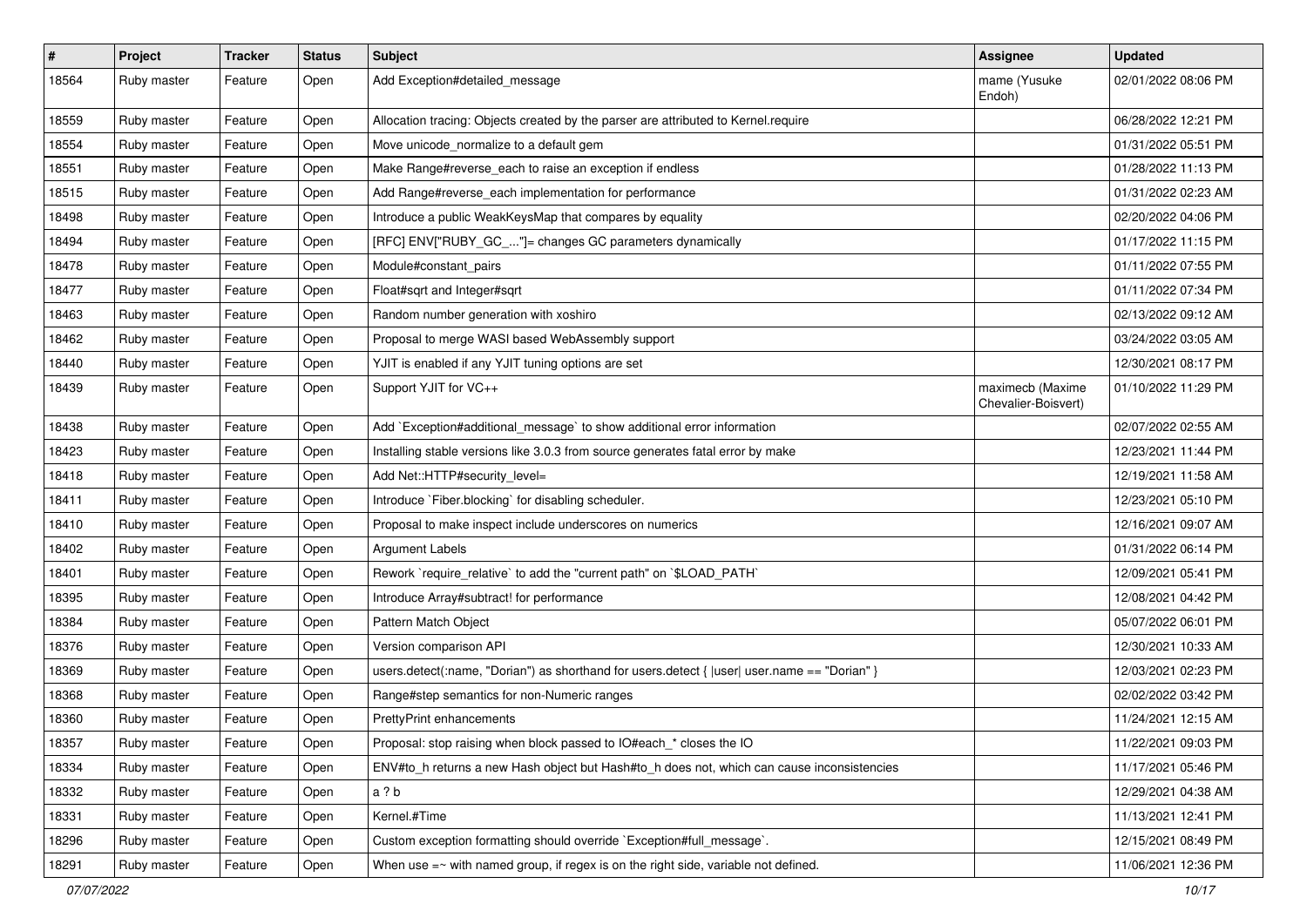| $\vert$ # | Project     | <b>Tracker</b> | <b>Status</b> | <b>Subject</b>                                                                                                                                                        | <b>Assignee</b>               | <b>Updated</b>      |
|-----------|-------------|----------------|---------------|-----------------------------------------------------------------------------------------------------------------------------------------------------------------------|-------------------------------|---------------------|
| 18285     | Ruby master | Feature        | Open          | NoMethodError#message uses a lot of CPU/is really expensive to call                                                                                                   |                               | 01/30/2022 12:45 PM |
| 18275     | Ruby master | Feature        | Open          | Add an option to define_method to not capture the surrounding environment                                                                                             | ko1 (Koichi Sasada)           | 12/03/2021 02:34 PM |
| 18265     | Ruby master | Feature        | Open          | Self-contained one-binary feature which discuss on ruby kaigi 2021 day 2, $\Box$ Ruby Committers vs the World /<br>CRuby Committers                                   |                               | 10/24/2021 04:11 PM |
| 18262     | Ruby master | Feature        | Open          | Enumerator::Lazy#partition                                                                                                                                            |                               | 11/20/2021 10:17 AM |
| 18259     | Ruby master | Feature        | Open          | Support quarter spec %q in Time#strftime                                                                                                                              |                               | 10/21/2021 12:15 PM |
| 18256     | Ruby master | Feature        | Open          | Change the canonical name of Thread::Mutex, Thread::Queue, Thread::SizedQueue and<br>Thread::ConditionVariable to just Mutex, Queue, SizedQueue and ConditionVariable |                               | 10/20/2021 10:59 PM |
| 18242     | Ruby master | Feature        | Open          | Parser makes multiple assignment sad in confusing way                                                                                                                 |                               | 10/09/2021 07:58 AM |
| 18228     | Ruby master | Feature        | Open          | Add a 'timeout' option to 'IO.copy_stream'                                                                                                                            |                               | 10/01/2021 05:10 AM |
| 18227     | Ruby master | Feature        | Open          | Static class initialization.                                                                                                                                          | ioquatix (Samuel<br>Williams) | 09/29/2021 09:21 PM |
| 18194     | Ruby master | Feature        | Open          | No easy way to format exception messages per thread/fiber scheduler context.                                                                                          | mame (Yusuke<br>Endoh)        | 09/29/2021 10:10 AM |
| 18181     | Ruby master | Feature        | Open          | Introduce Enumerable#min_with_value, max_with_value, and minmax_with_value                                                                                            |                               | 01/25/2022 07:33 AM |
| 18179     | Ruby master | Feature        | Open          | Add Math methods to Numeric                                                                                                                                           |                               | 03/24/2022 02:54 PM |
| 18168     | Ruby master | Feature        | Open          | Add ActiveSupport deep_transform_values to Ruby                                                                                                                       |                               | 09/15/2021 05:29 AM |
| 18162     | Ruby master | Feature        | Open          | Shorthand method Proc#isolate to create isolated proc objects                                                                                                         |                               | 09/13/2021 02:33 AM |
| 18159     | Ruby master | Feature        | Open          | Integrate functionality of dead_end gem into Ruby                                                                                                                     | matz (Yukihiro<br>Matsumoto)  | 06/17/2022 02:06 PM |
| 18151     | Ruby master | Feature        | Open          | Incorrect Resolv result when DNS server is unreachable                                                                                                                |                               | 09/18/2021 12:22 AM |
| 18146     | Ruby master | Feature        | Open          | Add `delete_prefix` and `delete_suffix` to `Pathname`                                                                                                                 |                               | 09/03/2021 04:59 AM |
| 18137     | Ruby master | Feature        | Open          | A new method to check Proc is isolated or not                                                                                                                         |                               | 10/27/2021 07:30 AM |
| 18136     | Ruby master | Feature        | Open          | take_while_after                                                                                                                                                      |                               | 01/28/2022 06:23 AM |
| 18135     | Ruby master | Feature        | Open          | Introduce Enumerable#detect_only                                                                                                                                      |                               | 09/02/2021 05:44 PM |
| 18127     | Ruby master | Feature        | Open          | Ractor-local version of Singleton                                                                                                                                     |                               | 11/09/2021 02:45 PM |
| 18083     | Ruby master | Feature        | Open          | Capture error in ensure block.                                                                                                                                        |                               | 10/21/2021 01:00 PM |
| 18070     | Ruby master | Feature        | Open          | `attr` should be removed                                                                                                                                              |                               | 08/09/2021 05:51 PM |
| 18069     | Ruby master | Feature        | Open          | instance_exec` is just ignored when the block is originally a method                                                                                                  |                               | 08/10/2021 05:33 AM |
| 18063     | Ruby master | Feature        | Open          | io_uring implementation                                                                                                                                               |                               | 08/05/2021 10:02 AM |
| 18057     | Ruby master | Feature        | Open          | Introduce Array#mean                                                                                                                                                  |                               | 08/02/2021 02:16 PM |
| 18055     | Ruby master | Feature        | Open          | Introduce                                                                                                                                                             |                               | 07/30/2021 09:30 AM |
| 18035     | Ruby master | Feature        | Open          | Introduce general model/semantic for immutable by default.                                                                                                            |                               | 11/09/2021 04:47 PM |
| 18033     | Ruby master | Feature        | Open          | Time.new to parse a string                                                                                                                                            |                               | 12/07/2021 02:15 PM |
| 18005     | Ruby master | Feature        | Open          | Enable non-blocking 'binding.irb'.                                                                                                                                    |                               | 06/24/2021 07:20 PM |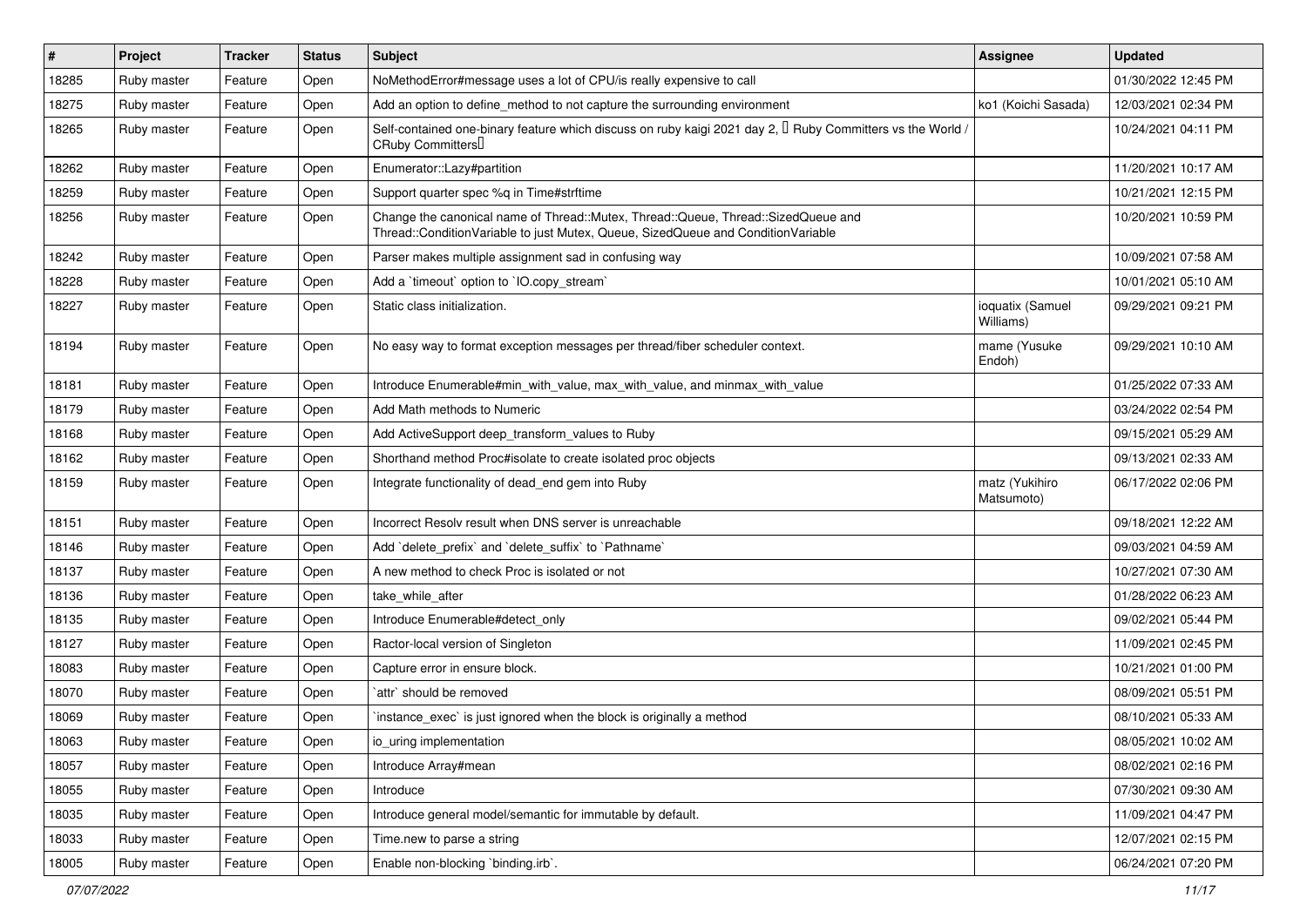| #     | Project     | <b>Tracker</b> | <b>Status</b> | Subject                                                                                                                                     | <b>Assignee</b>              | <b>Updated</b>      |
|-------|-------------|----------------|---------------|---------------------------------------------------------------------------------------------------------------------------------------------|------------------------------|---------------------|
| 18004 | Ruby master | Feature        | Open          | Add Async to the stdlib                                                                                                                     |                              | 07/05/2022 05:09 PM |
| 17994 | Ruby master | Feature        | Open          | Clarify `IO.read` behavior and add `File.read` method                                                                                       |                              | 07/16/2021 03:04 AM |
| 17950 | Ruby master | Feature        | Open          | Unable to pattern-match against a String key                                                                                                |                              | 06/15/2021 11:42 AM |
| 17944 | Ruby master | Feature        | Open          | Remove Socket.gethostbyaddr and Socket.gethostbyname                                                                                        |                              | 06/10/2021 08:26 AM |
| 17942 | Ruby master | Feature        | Open          | Add a `initialize(public @a, private @b)` shortcut syntax for defining public/private accessors for instance<br>vars as part of constructor |                              | 12/13/2021 12:43 AM |
| 17938 | Ruby master | Feature        | Open          | Keyword alternative for boolean positional arguments                                                                                        |                              | 07/15/2021 06:46 AM |
| 17924 | Ruby master | Feature        | Open          | Range#infinite?                                                                                                                             |                              | 07/08/2021 11:58 PM |
| 17884 | Ruby master | Feature        | Open          | locindex for profiling tools                                                                                                                | ko1 (Koichi Sasada)          | 05/24/2021 04:17 PM |
| 17859 | Ruby master | Feature        | Open          | Start IRB when running just `ruby`                                                                                                          |                              | 05/14/2021 07:54 AM |
| 17856 | Ruby master | Feature        | Open          | ary.member? is slower than ary.include?                                                                                                     |                              | 05/11/2021 10:12 AM |
| 17851 | Ruby master | Feature        | Open          | ruby extension for memoryview                                                                                                               |                              | 05/05/2021 03:15 PM |
| 17849 | Ruby master | Feature        | Open          | Fix Timeout timeout so that it can be used in threaded Web servers                                                                          | matz (Yukihiro<br>Matsumoto) | 04/10/2022 06:26 AM |
| 17844 | Ruby master | Feature        | Open          | Support list of methods to test with respond_to?                                                                                            |                              | 05/06/2021 07:00 PM |
| 17834 | Ruby master | Feature        | Open          | Add a Bytes and BytesArray class that implement memoryview                                                                                  |                              | 05/06/2021 02:22 PM |
| 17833 | Ruby master | Feature        | Open          | add IO.readinto(b) where b is a bytes like object that is you can get a memoryview from                                                     |                              | 06/30/2021 02:36 PM |
| 17830 | Ruby master | Feature        | Open          | Add Integer#previous and Integer#prev                                                                                                       | matz (Yukihiro<br>Matsumoto) | 04/27/2021 11:35 PM |
| 17825 | Ruby master | Feature        | Open          | Uniformize Float::INFINITY and Date::infinity.new                                                                                           |                              | 05/04/2021 01:43 AM |
| 17808 | Ruby master | Feature        | Open          | Feature Request: JS like splat of Object properties as named method parameters                                                              |                              | 04/17/2021 11:43 PM |
| 17797 | Ruby master | Feature        | Open          | MIPS support for addr2line.c                                                                                                                |                              | 04/13/2021 03:49 AM |
| 17790 | Ruby master | Feature        | Open          | Have a way to clear a String without resetting its capacity                                                                                 |                              | 04/21/2021 11:27 PM |
| 17786 | Ruby master | Feature        | Open          | Proposal: new "ends" keyword                                                                                                                |                              | 04/11/2021 01:40 AM |
| 17785 | Ruby master | Feature        | Open          | Allow named parameters to be keywords                                                                                                       | matz (Yukihiro<br>Matsumoto) | 12/17/2021 06:10 PM |
| 17773 | Ruby master | Feature        | Open          | Alias `Numeric#zero?` and `Float#zero?` as `Numeric#empty?` and `Float#empty?`                                                              |                              | 04/02/2021 03:39 PM |
| 17771 | Ruby master | Feature        | Open          | String#start_with? should not construct MatchData or set \$~                                                                                |                              | 04/02/2021 02:49 PM |
| 17758 | Ruby master | Feature        | Open          | Provide Hash#count for performance improvement                                                                                              |                              | 03/28/2021 06:39 PM |
| 17753 | Ruby master | Feature        | Open          | Add Module#namespace                                                                                                                        |                              | 07/04/2022 01:42 AM |
| 17749 | Ruby master | Feature        | Open          | Const source location without name                                                                                                          |                              | 04/17/2021 07:38 AM |
| 17743 | Ruby master | Feature        | Open          | Show argument types in backtrace                                                                                                            |                              | 03/25/2021 06:39 PM |
| 17741 | Ruby master | Feature        | Open          | Ruby links to `objc` for convenience - this should be moved into a native ext                                                               |                              | 03/23/2021 01:24 AM |
| 17718 | Ruby master | Feature        | Open          | a method paramaters object that can be pattern matched against                                                                              |                              | 03/24/2021 01:29 PM |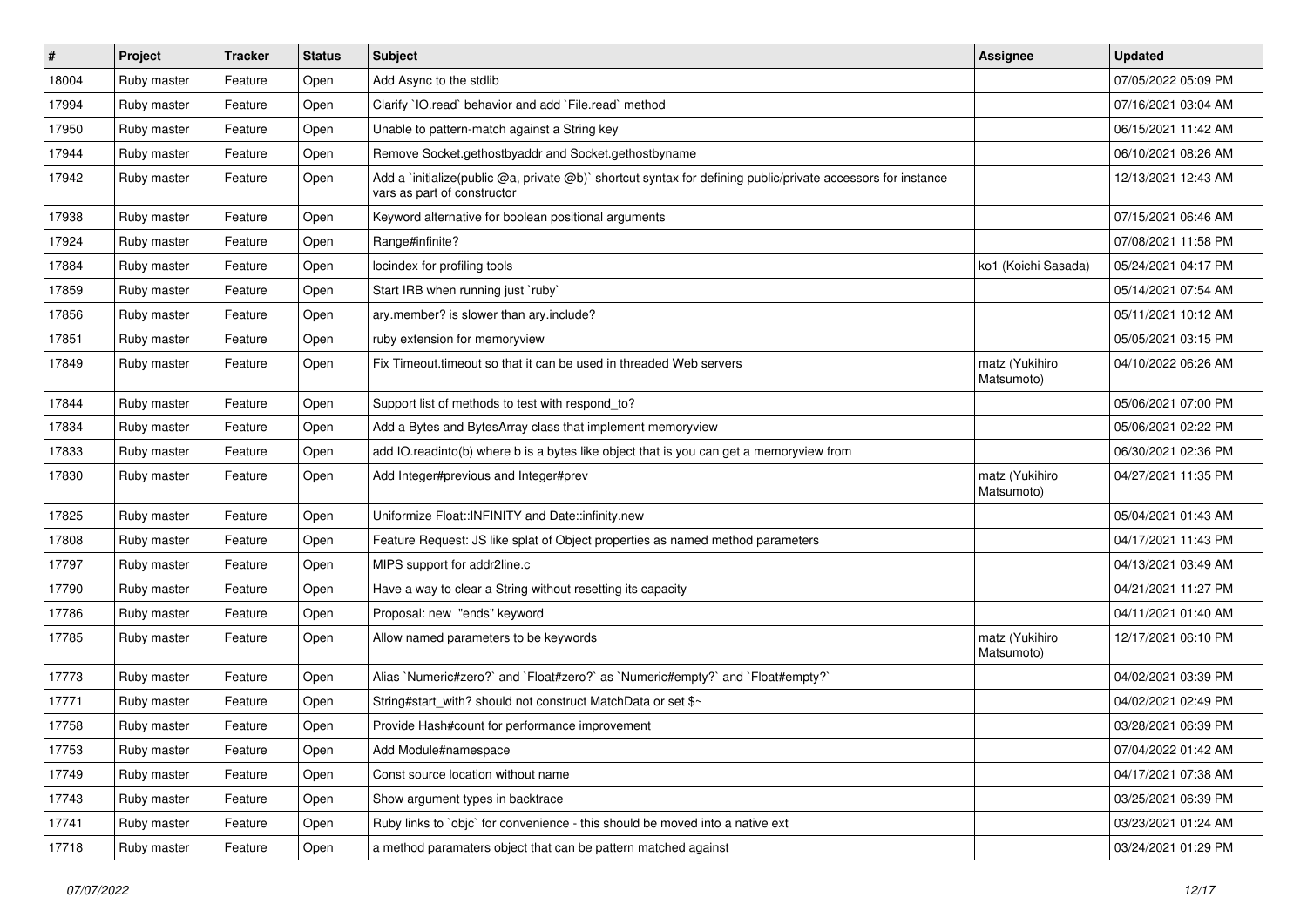| $\vert$ # | Project     | <b>Tracker</b> | <b>Status</b> | <b>Subject</b>                                                                                                                                             | <b>Assignee</b>                   | <b>Updated</b>      |
|-----------|-------------|----------------|---------------|------------------------------------------------------------------------------------------------------------------------------------------------------------|-----------------------------------|---------------------|
| 17682     | Ruby master | Feature        | Open          | String#casecmp performance improvement                                                                                                                     |                                   | 03/24/2021 02:29 PM |
| 17663     | Ruby master | Feature        | Open          | Enumerator#with, an alternative to Enumerator#with_object                                                                                                  |                                   | 03/02/2021 05:48 PM |
| 17660     | Ruby master | Feature        | Open          | Expose information about which basic methods have been redefined                                                                                           |                                   | 03/02/2021 03:31 PM |
| 17647     | Ruby master | Feature        | Open          | Print register `r11` on 32-bit ARM Linux                                                                                                                   |                                   | 04/30/2021 11:22 AM |
| 17627     | Ruby master | Feature        | Open          | Suggestion: Implement `freeze_values` instance method on collection-like classes.                                                                          |                                   | 02/16/2021 07:58 PM |
| 17616     | Ruby master | Feature        | Open          | Support backtracing on Linux with non-GNU-libc + libunwind                                                                                                 |                                   | 02/09/2021 01:12 PM |
| 17611     | Ruby master | Feature        | Open          | Expose `rb_execarg` interfaces and `rb_grantpt`                                                                                                            |                                   | 02/07/2021 01:52 AM |
| 17579     | Ruby master | Feature        | Open          | [Proposal] A suggestion for newline-separated shorthand notation, for the creation of Arrays containing<br>strings that may contain ' ' (space) characters |                                   | 01/25/2021 04:33 PM |
| 17576     | Ruby master | Feature        | Open          | Partial Functions (procs, lambdas)                                                                                                                         |                                   | 01/24/2021 07:58 PM |
| 17566     | Ruby master | Feature        | Open          | Tune thread QoS / efficiency on macOS                                                                                                                      |                                   | 01/29/2021 09:16 AM |
| 17562     | Ruby master | Feature        | Open          | Update - E option in -- help                                                                                                                               |                                   | 01/19/2021 05:38 PM |
| 17550     | Ruby master | Feature        | Open          | Why no function to get all subdirectories of a directory?                                                                                                  |                                   | 01/18/2021 08:57 AM |
| 17548     | Ruby master | Feature        | Open          | Need simple way to include symlink directories in Dir.glob                                                                                                 |                                   | 03/21/2022 01:35 PM |
| 17528     | Ruby master | Feature        | Open          | Make Addrinfo.getaddrinfo fall back to Timeout.timeout for :resolv_timeout                                                                                 |                                   | 01/13/2021 08:50 PM |
| 17525     | Ruby master | Feature        | Open          | Implement Happy Eyeballs Version 2 (RFC8305) in Socket.tcp                                                                                                 | Glass_saga (Masaki<br>Matsushita) | 06/16/2022 01:08 AM |
| 17496     | Ruby master | Feature        | Open          | Add constant Math::TAU                                                                                                                                     |                                   | 01/13/2021 05:47 AM |
| 17474     | Ruby master | Feature        | Open          | Interpreting constants at compile time                                                                                                                     |                                   | 01/07/2021 04:40 PM |
| 17473     | Ruby master | Feature        | Open          | Make Pathname to embedded class of Ruby                                                                                                                    | akr (Akira Tanaka)                | 01/07/2022 09:25 AM |
| 17472     | Ruby master | Feature        | Open          | HashWithIndifferentAccess like Hash extension                                                                                                              |                                   | 06/16/2022 01:08 AM |
| 17471     | Ruby master | Feature        | Open          | send_if method for improved conditional chaining                                                                                                           |                                   | 12/29/2020 03:23 PM |
| 17468     | Ruby master | Feature        | Open          | Deprecate RUBY_DEVEL                                                                                                                                       |                                   | 06/16/2022 01:08 AM |
| 17416     | Ruby master | Feature        | Open          | Improve performance Kernel#itself                                                                                                                          |                                   | 12/21/2020 01:14 PM |
| 17414     | Ruby master | Feature        | Open          | Ractor should allow access to shareable attributes for Modules/Classes                                                                                     | ko1 (Koichi Sasada)               | 12/21/2020 03:56 PM |
| 17406     | Ruby master | Feature        | Open          | Add `NoMatchingPatternError#depth`                                                                                                                         |                                   | 12/19/2020 03:18 PM |
| 17404     | Ruby master | Feature        | Open          | Ractor `move:` API to allow shareability check                                                                                                             | ko1 (Koichi Sasada)               | 12/18/2020 09:17 PM |
| 17393     | Ruby master | Feature        | Open          | Ractor::Moved#inspect`                                                                                                                                     | ko1 (Koichi Sasada)               | 12/21/2020 05:47 PM |
| 17375     | Ruby master | Feature        | Open          | Add scheduler callbacks for transferring fibers                                                                                                            |                                   | 12/07/2020 11:31 PM |
| 17357     | Ruby master | Feature        | Open          | Queue#pop` should have a block form for closed queues                                                                                                      |                                   | 01/12/2021 07:32 AM |
| 17356     | Ruby master | Feature        | Open          | Alignment of memory allocated through Fiddle struct's malloc                                                                                               |                                   | 12/02/2020 11:06 AM |
| 17353     | Ruby master | Feature        | Open          | Functional chaining operator                                                                                                                               |                                   | 11/30/2020 03:29 AM |
| 17333     | Ruby master | Feature        | Open          | Enumerable#many?                                                                                                                                           |                                   | 12/11/2020 03:38 AM |
| 17330     | Ruby master | Feature        | Open          | Object#non                                                                                                                                                 |                                   | 01/25/2021 03:54 PM |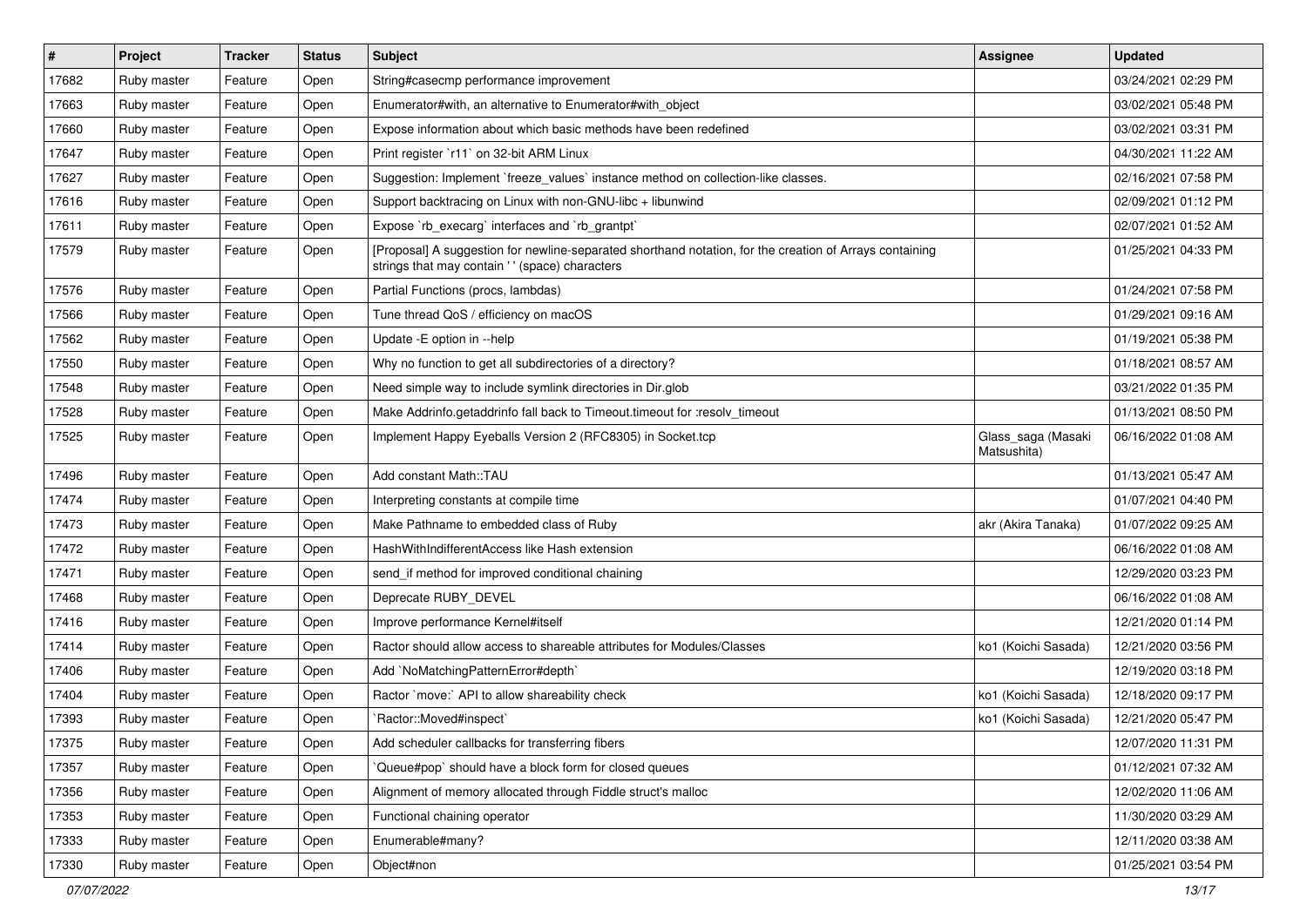| $\sharp$ | Project     | <b>Tracker</b> | <b>Status</b> | <b>Subject</b>                                                    | <b>Assignee</b>              | <b>Updated</b>      |
|----------|-------------|----------------|---------------|-------------------------------------------------------------------|------------------------------|---------------------|
| 17326    | Ruby master | Feature        | Open          | Add Kernel#must! to the standard library                          |                              | 06/22/2022 04:10 PM |
| 17325    | Ruby master | Feature        | Open          | Adds Fiber#cancel, which forces a Fiber to break/return           |                              | 11/19/2020 12:34 AM |
| 17316    | Ruby master | Feature        | Open          | On memoization                                                    |                              | 05/13/2022 11:32 AM |
| 17315    | Ruby master | Feature        | Open          | Hash #transform                                                   |                              | 11/13/2020 08:38 PM |
| 17311    | Ruby master | Feature        | Open          | Improve performance Array#deconstruct & Array#to_ary              |                              | 11/08/2020 07:12 AM |
| 17298    | Ruby master | Feature        | Open          | Ractor's basket communication APIs                                |                              | 11/13/2020 04:16 PM |
| 17290    | Ruby master | Feature        | Open          | Syntax sugar for boolean keyword argument                         |                              | 10/29/2020 04:51 AM |
| 17288    | Ruby master | Feature        | Open          | Optimize _send _call with a literal method name                   | matz (Yukihiro<br>Matsumoto) | 10/30/2020 12:17 AM |
| 17286    | Ruby master | Feature        | Open          | 'Ractor.new' should accept 'move: true'                           |                              | 11/08/2020 03:01 AM |
| 17285    | Ruby master | Feature        | Open          | Less strict `Ractor.select`                                       |                              | 10/26/2020 03:15 AM |
| 17279    | Ruby master | Feature        | Open          | Allow a negative step in Range#step with a block                  | matz (Yukihiro<br>Matsumoto) | 10/22/2020 02:23 AM |
| 17258    | Ruby master | Feature        | Open          | Oneshot Branch Coverage                                           |                              | 10/09/2020 08:26 PM |
| 17210    | Ruby master | Feature        | Open          | More readable and useful `Set#inspect`                            | knu (Akinori MUSHA)          | 05/19/2021 10:12 PM |
| 17208    | Ruby master | Feature        | Open          | Add `Set#compact` and `Set#compact!` methods                      |                              | 11/05/2020 10:44 AM |
| 17206    | Ruby master | Feature        | Open          | Introduce new Regexp option to avoid global MatchData allocations |                              | 10/28/2020 10:43 PM |
| 17184    | Ruby master | Feature        | Open          | No stdlib function to perform simple string replacement           | matz (Yukihiro<br>Matsumoto) | 02/23/2021 09:27 PM |
| 17173    | Ruby master | Feature        | Open          | open-uri I ciphers IIIIIII                                        | akr (Akira Tanaka)           | 09/25/2020 09:17 AM |
| 17166    | Ruby master | Feature        | Open          | net/http not supporting unix domain sockets                       |                              | 09/12/2020 02:51 PM |
| 17165    | Ruby master | Feature        | Open          | Add 'filter' and 'flatten' keywords to 'Enumerable#map'           |                              | 09/13/2020 09:41 AM |
| 17163    | Ruby master | Feature        | Open          | Rename `begin`                                                    |                              | 09/09/2020 03:04 AM |
| 17156    | Ruby master | Feature        | Open          | Refinements per directory tree                                    |                              | 12/07/2020 05:19 AM |
| 17155    | Ruby master | Feature        | Open          | Add a Diggable mixin                                              |                              | 09/05/2020 02:08 PM |
| 17151    | Ruby master | Feature        | Open          | Support multiple builtin ruby code for implimatation in Ruby & C  |                              | 09/05/2020 01:41 AM |
| 17148    | Ruby master | Feature        | Open          | stdbuf(1) support                                                 |                              | 09/07/2020 04:12 AM |
| 17143    | Ruby master | Feature        | Open          | Improve support for warning categories                            |                              | 11/20/2020 01:05 PM |
| 17140    | Ruby master | Feature        | Open          | Merge Enumerable#grep(_v) with Enumerable#select/reject           |                              | 02/10/2021 07:56 AM |
| 17134    | Ruby master | Feature        | Open          | Add resolv timeout to TCPSocket                                   |                              | 12/10/2020 09:09 AM |
| 17127    | Ruby master | Feature        | Open          | Some TrueClass methods are faster if implemented in Ruby          |                              | 11/05/2020 07:11 AM |
| 17121    | Ruby master | Feature        | Open          | Remove ENV#index                                                  |                              | 08/13/2020 09:58 AM |
| 17115    | Ruby master | Feature        | Open          | Optimize String#casecmp? for ASCII strings                        |                              | 08/15/2020 03:48 AM |
| 17099    | Ruby master | Feature        | Open          | Remove boolean argument and warning from Module#attr              |                              | 12/18/2020 04:15 AM |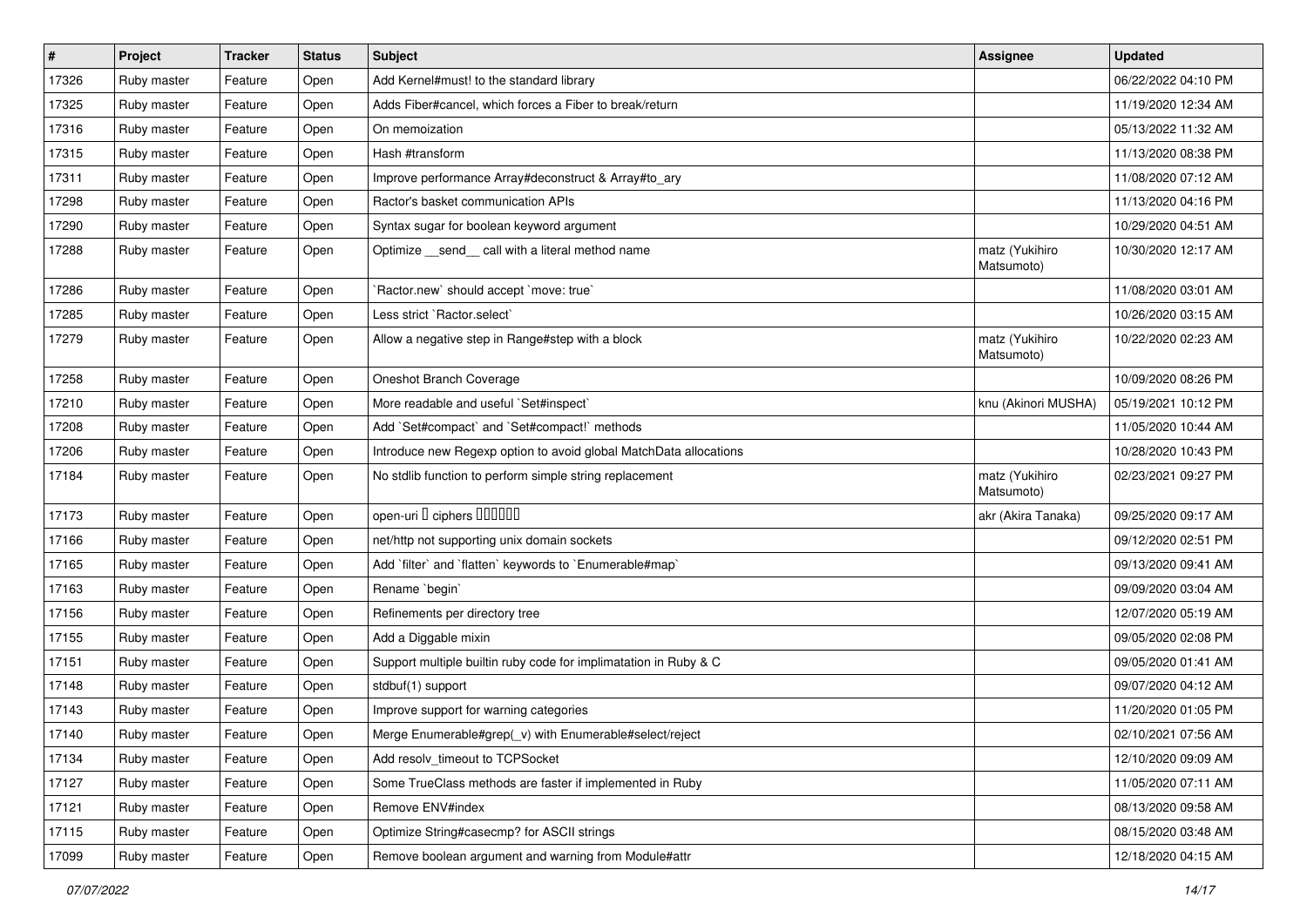| $\pmb{\#}$ | Project     | <b>Tracker</b> | <b>Status</b> | Subject                                                                                       | <b>Assignee</b>              | <b>Updated</b>      |
|------------|-------------|----------------|---------------|-----------------------------------------------------------------------------------------------|------------------------------|---------------------|
| 17097      | Ruby master | Feature        | Open          | `map_min`, `map_max`                                                                          |                              | 01/13/2021 01:24 AM |
| 17056      | Ruby master | Feature        | Open          | Array#index: Allow specifying the position to start search as in String#index                 |                              | 09/25/2020 01:41 PM |
| 17047      | Ruby master | Feature        | Open          | Support parameters for MAIL FROM and RCPT TO                                                  |                              | 12/06/2021 08:16 PM |
| 17040      | Ruby master | Feature        | Open          | cleanup include/ruby/backward*                                                                |                              | 08/26/2020 07:07 AM |
| 17036      | Ruby master | Feature        | Open          | Regexp deconstruction keys to allow pattern matching                                          |                              | 07/19/2020 02:45 PM |
| 17016      | Ruby master | Feature        | Open          | Enumerable#accumulate                                                                         |                              | 04/27/2021 03:14 PM |
| 17006      | Ruby master | Feature        | Open          | Let `Kernel#Hash` take a block to provide the default value                                   |                              | 07/04/2020 07:51 AM |
| 17004      | Ruby master | Feature        | Open          | Provide a way for methods to omit their return value                                          |                              | 07/20/2020 05:44 AM |
| 17001      | Ruby master | Feature        | Open          | [Feature] Dir.scan to yield dirent for efficient and composable recursive directory scaning   |                              | 06/30/2020 07:57 PM |
| 16995      | Ruby master | Feature        | Open          | Sets: <=> should be specialized                                                               |                              | 06/26/2020 08:43 PM |
| 16993      | Ruby master | Feature        | Open          | Sets: from hash keys using Hash#key_set                                                       |                              | 06/27/2020 05:44 AM |
| 16992      | Ruby master | Feature        | Open          | Sets: officially ordered                                                                      | matz (Yukihiro<br>Matsumoto) | 09/03/2020 02:08 PM |
| 16991      | Ruby master | Feature        | Open          | Sets: add Set#join                                                                            |                              | 06/26/2020 08:29 PM |
| 16990      | Ruby master | Feature        | Open          | Sets: operators compatibility with Array                                                      |                              | 02/22/2021 11:37 PM |
| 16989      | Ruby master | Feature        | Open          | Sets: need $\Psi$                                                                             | knu (Akinori MUSHA)          | 02/18/2022 02:57 AM |
| 16987      | Ruby master | Feature        | Open          | Enumerator::Lazy vs Array methods                                                             |                              | 07/15/2020 04:56 PM |
| 16986      | Ruby master | Feature        | Open          | Anonymous Struct literal                                                                      | matz (Yukihiro<br>Matsumoto) | 01/15/2022 04:57 PM |
| 16985      | Ruby master | Feature        | Open          | Improve `pp` for `Hash` and `String`                                                          | akr (Akira Tanaka)           | 06/26/2020 09:51 AM |
| 16978      | Ruby master | Feature        | Open          | Ruby should not use realpath for FILE                                                         | nobu (Nobuyoshi<br>Nakada)   | 04/01/2022 11:30 AM |
| 16971      | Ruby master | Feature        | Open          | weak_ref&.some_method should behave like object&.some_method                                  |                              | 06/19/2020 03:17 PM |
| 16968      | Ruby master | Feature        | Open          | Remove `\$IGNORECASE` from English.rb                                                         |                              | 06/18/2020 04:34 AM |
| 16960      | Ruby master | Feature        | Open          | Feedback regarding => in 'As' Pattern Matching                                                |                              | 06/13/2020 12:32 AM |
| 16952      | Ruby master | Feature        | Open          | Kernel.exec gives an incorrect error message when passed a script with a non-existing shebang |                              | 06/11/2020 08:40 PM |
| 16946      | Ruby master | Feature        | Open          | Add an `intersperse` method                                                                   |                              | 06/11/2020 01:47 AM |
| 16929      | Ruby master | Feature        | Open          | Add GC.start(compact: true)                                                                   |                              | 06/01/2020 03:42 PM |
| 16928      | Ruby master | Feature        | Open          | Array#include_all? & Array#include_any?                                                       |                              | 06/01/2020 09:27 PM |
| 16924      | Ruby master | Feature        | Open          | instance_eval equivalent for RubyVM::InstructionSequence                                      |                              | 05/30/2020 03:49 PM |
| 16913      | Ruby master | Feature        | Open          | Add `ARGF#each_io`                                                                            |                              | 05/25/2020 11:33 PM |
| 16899      | Ruby master | Feature        | Open          | Add method `Array#both_end`                                                                   |                              | 05/18/2020 01:44 AM |
| 16898      | Ruby master | Feature        | Open          | Modify the syntax of -> lambda expressions in ruby3                                           |                              | 05/19/2020 02:02 AM |
| 16897      | Ruby master | Feature        | Open          | General purpose memoizer in Ruby 3 with Ruby 2 performance                                    |                              | 06/26/2020 03:51 PM |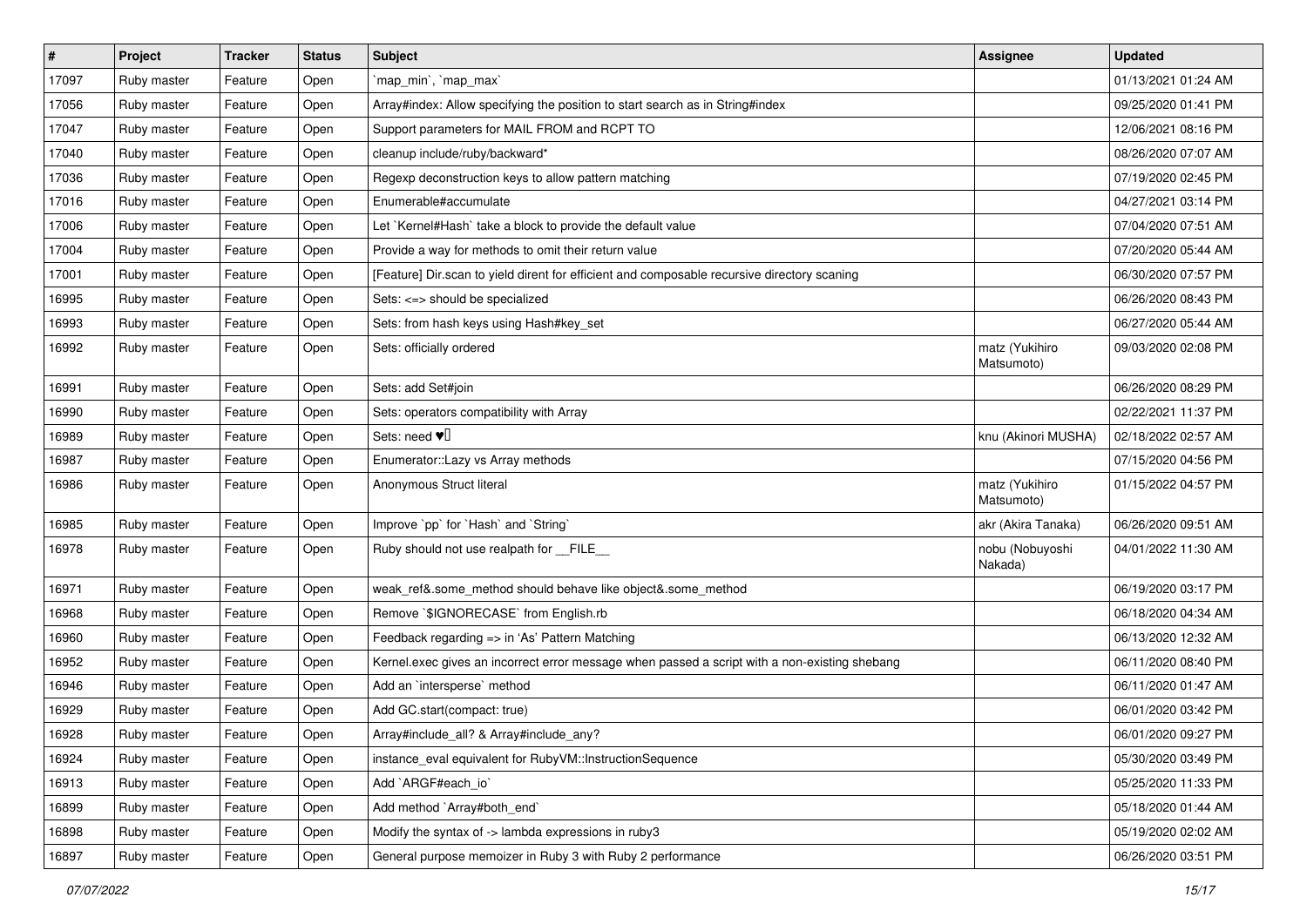| $\sharp$ | Project     | <b>Tracker</b> | <b>Status</b> | <b>Subject</b>                                                                                                                 | <b>Assignee</b>              | <b>Updated</b>      |
|----------|-------------|----------------|---------------|--------------------------------------------------------------------------------------------------------------------------------|------------------------------|---------------------|
| 16894    | Ruby master | Feature        | Open          | Integer division for Ruby 3                                                                                                    | matz (Yukihiro<br>Matsumoto) | 05/18/2020 03:41 PM |
| 16838    | Ruby master | Feature        | Open          | Enumerator::ArithmeticSequence missing allocator for #clone and #dup                                                           |                              | 05/18/2020 10:44 PM |
| 16833    | Ruby master | Feature        | Open          | Add Enumerator#empty?                                                                                                          |                              | 05/06/2020 07:55 PM |
| 16818    | Ruby master | Feature        | Open          | Rename `Range#%` to `Range#/`                                                                                                  |                              | 05/07/2020 08:49 AM |
| 16817    | Ruby master | Feature        | Open          | attr_predicate or attr_query or attr_something for ? methods                                                                   |                              | 12/23/2021 11:44 PM |
| 16816    | Ruby master | Feature        | Open          | Prematurely terminated Enumerator should stay terminated                                                                       |                              | 04/09/2021 09:24 PM |
| 16795    | Ruby master | Feature        | Open          | build ruby.exe on Windows against ruby-static.lib omitting x64-vcruntime-ruby.dll (no '--enable-shared' option<br>for Windows) |                              | 04/17/2020 01:22 PM |
| 16794    | Ruby master | Feature        | Open          | Rightward operators                                                                                                            |                              | 09/10/2020 09:34 PM |
| 16791    | Ruby master | Feature        | Open          | Shortcut for Process::Status.exitstatus                                                                                        |                              | 05/19/2020 03:16 AM |
| 16790    | Ruby master | Feature        | Open          | string format and refinements                                                                                                  |                              | 04/16/2020 03:06 AM |
| 16781    | Ruby master | Feature        | Open          | alias :fold :reduce                                                                                                            |                              | 05/16/2020 08:28 AM |
| 16773    | Ruby master | Feature        | Open          | Reduce allocations in net/http                                                                                                 |                              | 04/10/2020 11:36 AM |
| 16761    | Ruby master | Feature        | Open          | Add an API to move the entire heap, as to make testing GC.compact compatibility easier                                         |                              | 05/07/2020 04:03 PM |
| 16757    | Ruby master | Feature        | Open          | Add intersection to Range                                                                                                      |                              | 01/22/2022 07:26 AM |
| 16755    | Ruby master | Feature        | Open          | warning: `if' at the end of line without an expression                                                                         |                              | 04/03/2020 11:28 PM |
| 16752    | Ruby master | Feature        | Open          | :private param for const_set                                                                                                   |                              | 04/03/2020 12:35 AM |
| 16745    | Ruby master | Feature        | Open          | Improving Date and DateTime comparison                                                                                         |                              | 03/31/2020 10:32 PM |
| 16742    | Ruby master | Feature        | Open          | RbConfig.windows? and RbConfig.host_os                                                                                         |                              | 04/11/2020 02:00 PM |
| 16741    | Ruby master | Feature        | Open          | Implement Shellwords.shellescape correctly for Windows                                                                         |                              | 03/29/2020 07:54 AM |
| 16739    | Ruby master | Feature        | Open          | Allow Hash#keys and Hash#values to accept a block for filtering output                                                         |                              | 07/10/2020 04:09 PM |
| 16703    | Ruby master | Feature        | Open          | Namespace parameter for `Module#name`                                                                                          |                              | 03/24/2020 10:08 AM |
| 16688    | Ruby master | Feature        | Open          | Allow #to_path object as argument to system()                                                                                  |                              | 04/13/2020 05:37 PM |
| 16684    | Ruby master | Feature        | Open          | Use the word "to" instead of "from" in backtrace                                                                               |                              | 04/10/2020 07:58 AM |
| 16673    | Ruby master | Feature        | Open          | total timeout for Net::HTTP                                                                                                    |                              | 03/07/2020 06:25 AM |
| 16667    | Ruby master | Feature        | Open          | Allow parameters to Symbol#to_proc and Method#to_proc                                                                          |                              | 03/03/2020 03:40 PM |
| 16666    | Ruby master | Feature        | Open          | 'string' - 'str' as a shortcut for 'string'.gsub('str', ")?                                                                    |                              | 03/01/2020 08:38 PM |
| 16665    | Ruby master | Feature        | Open          | Add an Array#except_index method                                                                                               |                              | 03/15/2020 03:37 PM |
| 16657    | Ruby master | Feature        | Open          | Don't ship bundled gems as .gem files as well as in expanded form                                                              |                              | 02/27/2020 06:50 AM |
| 16648    | Ruby master | Feature        | Open          | improve GC performance by 5% with builtin_prefetch                                                                             |                              | 02/29/2020 06:27 PM |
| 16638    | Ruby master | Feature        | Open          | Structured Data for Syslog                                                                                                     |                              | 02/17/2020 07:06 PM |
| 16637    | Ruby master | Feature        | Open          | Time#to_s and Date#to_s accept strftime format string                                                                          |                              | 02/17/2020 09:46 PM |
| 16621    | Ruby master | Feature        | Open          | Second block parameter of Pathname#glob to be relative path from self                                                          |                              | 02/12/2020 11:27 PM |